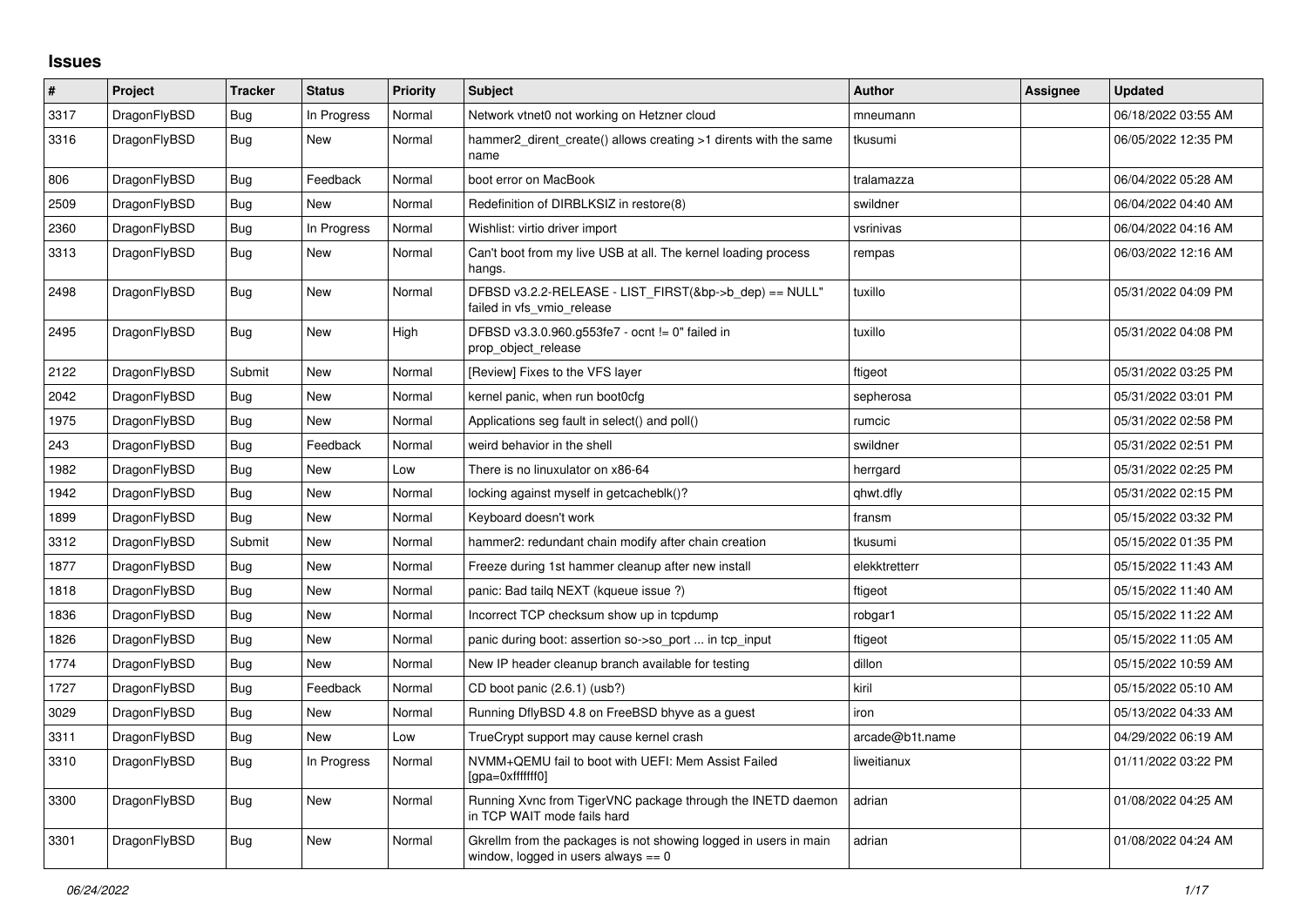| $\vert$ # | Project      | Tracker    | <b>Status</b> | <b>Priority</b> | <b>Subject</b>                                                                             | <b>Author</b>    | Assignee | Updated             |
|-----------|--------------|------------|---------------|-----------------|--------------------------------------------------------------------------------------------|------------------|----------|---------------------|
| 1947      | DragonFlyBSD | Bug        | New           | Low             | GA-880GM-UD2H (rev. 1.3) AHCI fails to detect disks at the end of<br>the RAID controller   | eocallaghan      |          | 11/27/2021 08:46 AM |
| 1559      | DragonFlyBSD | Bug        | New           | Normal          | kernel trap                                                                                | phma             |          | 11/27/2021 08:43 AM |
| 1661      | DragonFlyBSD | <b>Bug</b> | In Progress   | Normal          | panic on password entry mount smb filesystem                                               | vsrinivas        |          | 11/27/2021 08:29 AM |
| 1718      | DragonFlyBSD | Bug        | Feedback      | Normal          | IDE disk drive not detected by x86 64 2.6.1 Live CD                                        | bcox             |          | 11/27/2021 08:25 AM |
| 2459      | DragonFlyBSD | <b>Bug</b> | Feedback      | Normal          | apic problems with HP Probook 4510s                                                        | thowe            |          | 11/27/2021 08:22 AM |
| 2644      | DragonFlyBSD | Bug        | Feedback      | Normal          | 3.6.0-REL trap 9 on boot                                                                   | memmerto         |          | 11/27/2021 08:08 AM |
| 2797      | DragonFlyBSD | <b>Bug</b> | In Progress   | Low             | vkernels with & without machdep.pmap mmu optimize                                          | yellowrabbit2010 |          | 11/27/2021 08:06 AM |
| 3299      | DragonFlyBSD | Bug        | In Progress   | Normal          | DragonFlyBSD reports utterly wrong uptime (most of the time, right<br>after booting in)    | adrian           |          | 11/11/2021 01:43 PM |
| 3302      | DragonFlyBSD | Bug        | New           | Normal          | Will not boot on System76 Lemur Pro (lemp10)                                               | piecuch          |          | 11/03/2021 10:21 AM |
| 3298      | DragonFlyBSD | <b>Bug</b> | <b>New</b>    | Normal          | Running "w" and having logged in via XDM through VNC, "w" prints<br>an extra error message | piecuch          |          | 10/25/2021 09:16 AM |
| 1398      | DragonFlyBSD | Submit     | In Progress   | Normal          | hdestroy(3) restricts hash key to point to malloc'ed space                                 | Anonymous        |          | 08/20/2021 04:06 PM |
| 3201      | DragonFlyBSD | Submit     | New           | Normal          | Fixes make search display                                                                  | htse             |          | 08/20/2021 04:02 PM |
| 3189      | DragonFlyBSD | Bug        | New           | Normal          | Allow DragonFly Mail Agent to accept an alternate config via<br>command line switch        | iang             |          | 08/16/2021 12:42 AM |
| 3278      | DragonFlyBSD | Bug        | <b>New</b>    | Normal          | Second screen image is distorted                                                           | arcade@b1t.name  |          | 07/10/2021 03:36 AM |
| 3276      | DragonFlyBSD | Submit     | <b>New</b>    | Normal          | Add option controlling whether gpt expand expands the last partition<br>(needs testing)    | falsifian        |          | 07/10/2021 03:35 AM |
| 3280      | DragonFlyBSD | Bug        | <b>New</b>    | Normal          | KMS console and i915(4) not working in 6.0                                                 | cmusser          |          | 07/10/2021 03:35 AM |
| 3282      | DragonFlyBSD | Bug        | <b>New</b>    | Normal          | unexpected errno value from fopen()                                                        | bhaible          |          | 07/10/2021 03:34 AM |
| 3283      | DragonFlyBSD | <b>Bug</b> | <b>New</b>    | Normal          | mknodat() cannot create FIFOs                                                              | bhaible          |          | 07/10/2021 03:34 AM |
| 3284      | DragonFlyBSD | Bug        | <b>New</b>    | Normal          | Wrong towlower() result for U+038A                                                         | bhaible          |          | 07/10/2021 03:34 AM |
| 3281      | DragonFlyBSD | <b>Bug</b> | <b>New</b>    | Normal          | Crash after leaving unattended for a while                                                 | bhaible          |          | 07/10/2021 03:32 AM |
| 2806      | DragonFlyBSD | Bug        | New           | Normal          | failed to configure a link-local address on ath0 (errno = 22)                              | Chingyuan        |          | 05/25/2021 01:00 AM |
| 3269      | DragonFlyBSD | Bug        | In Progress   | Normal          | Is double-buffer'd buf still required by HAMMER2?                                          | tkusumi          |          | 05/12/2021 04:09 PM |
| 2917      | DragonFlyBSD | <b>Bug</b> | New           | Normal          | da8: reading primary partition table: error accessing offset<br>000000000000 for 512       | liweitianux      |          | 05/11/2021 08:43 PM |
| 3113      | DragonFlyBSD | Bug        | In Progress   | Urgent          | Booting vKernel fails due being out of swap space                                          | tcullen          |          | 05/11/2021 04:14 AM |
| 3101      | DragonFlyBSD | Bug        | New           | Low             | PFI CGI install not working in dragonflybsd 5.0.1 USB install                              | bnegre82         |          | 05/11/2021 04:14 AM |
| 2414      | DragonFlyBSD | <b>Bug</b> | In Progress   | Normal          | Lenovo S10 acpi freeze (not new)                                                           | davshao          |          | 05/11/2021 04:13 AM |
| 2921      | DragonFlyBSD | Submit     | New           | Normal          | Allow moused to accept userland mouse events                                               | tautolog         |          | 05/11/2021 04:08 AM |
| 1192      | DragonFlyBSD | Submit     | <b>New</b>    | Normal          | KKASSERTs in sys/kern/uipc_{msg,socket}.c are too strict                                   | rumcic           |          | 05/11/2021 04:07 AM |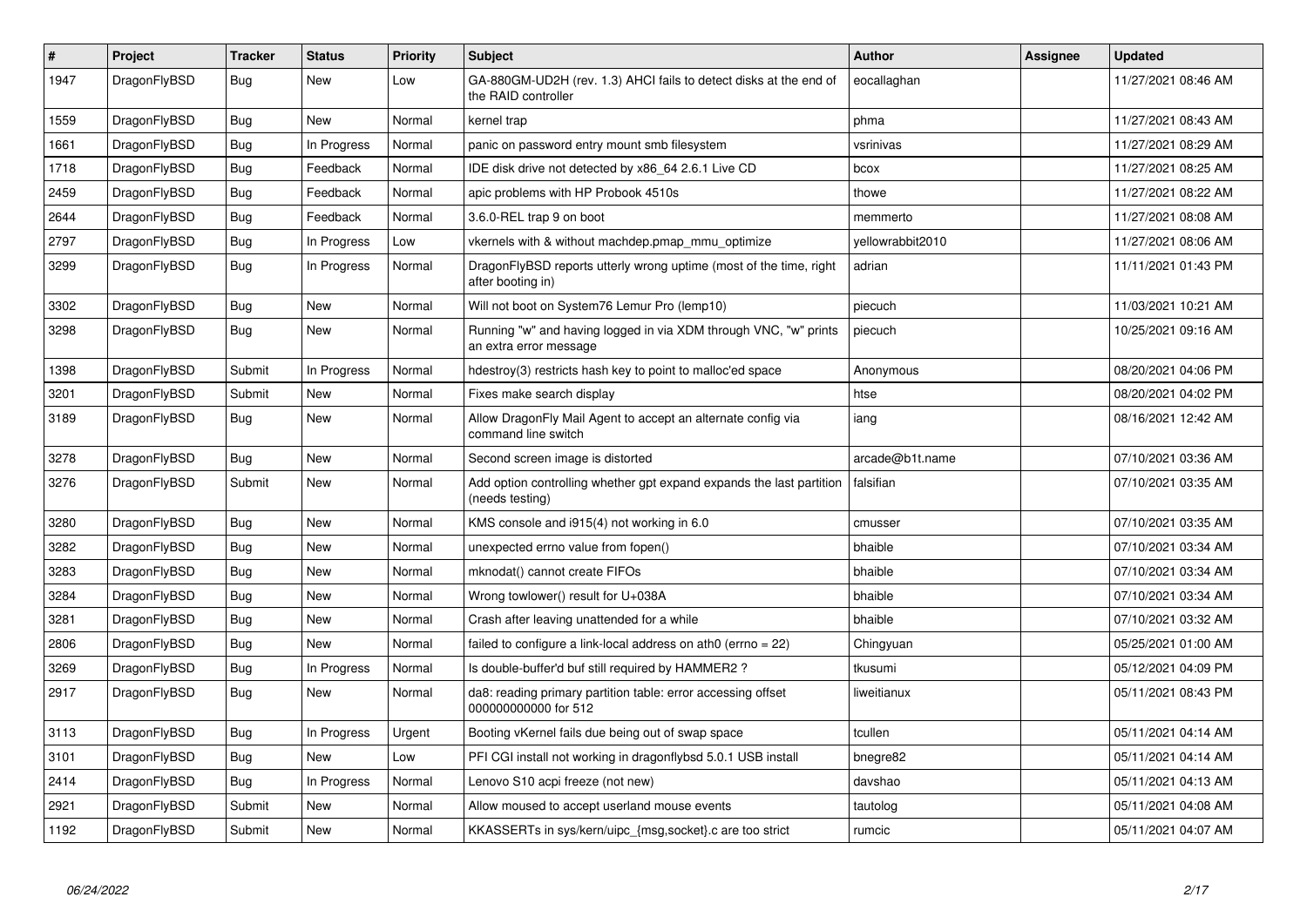| $\sharp$ | Project      | <b>Tracker</b> | <b>Status</b> | <b>Priority</b> | Subject                                                                                                                                                   | Author         | Assignee | <b>Updated</b>      |
|----------|--------------|----------------|---------------|-----------------|-----------------------------------------------------------------------------------------------------------------------------------------------------------|----------------|----------|---------------------|
| 2852     | DragonFlyBSD | Bug            | New           | Normal          | Hammer File System - hangs on undo during system boot / mount -<br>will not recover on DragonFlyBSD newer than 3.6.0                                      | abale          |          | 05/11/2021 04:07 AM |
| 2675     | DragonFlyBSD | Bug            | <b>New</b>    | Low             | Ultimate N WiFi Link 5300 get iwn_intr: fatal firmware error on 5GHz                                                                                      | revuwa         |          | 05/11/2021 04:07 AM |
| 2638     | DragonFlyBSD | Bug            | Feedback      | High            | Fix machdep.pmap_mmu_optimize                                                                                                                             | tuxillo        |          | 05/11/2021 04:07 AM |
| 2636     | DragonFlyBSD | Bug            | Feedback      | Low             | Add -x flag to iostat (a la solaris)                                                                                                                      | tuxillo        |          | 05/11/2021 04:07 AM |
| 2631     | DragonFlyBSD | Bug            | In Progress   | Low             | Verify library versioning current with full package build and switch it<br>on (after publishing packages)                                                 | tuxillo        |          | 05/11/2021 04:06 AM |
| 2013     | DragonFlyBSD | Bug            | In Progress   | Normal          | oversized DMA request loop                                                                                                                                | josepht        |          | 05/11/2021 04:06 AM |
| 1749     | DragonFlyBSD | Bug            | In Progress   | Normal          | HAMMER fsstress panic in hammer_flush_inode_core<br>'ip->flush_state != HAMMER_FST_FLUSH'                                                                 | vsrinivas      |          | 05/11/2021 04:06 AM |
| 1745     | DragonFlyBSD | Bug            | Feedback      | Normal          | kmalloc panic                                                                                                                                             | josepht        |          | 05/11/2021 04:05 AM |
| 1744     | DragonFlyBSD | Bug            | In Progress   | Normal          | HAMMER fsstress panic in hammer_setup_child_callback                                                                                                      | vsrinivas      |          | 05/11/2021 04:05 AM |
| 1717     | DragonFlyBSD | Bug            | Feedback      | Normal          | HAMMER panic in hammer_cursor_down()                                                                                                                      | josepht1       |          | 05/11/2021 04:05 AM |
| 1618     | DragonFlyBSD | Bug            | Feedback      | Normal          | collision for 'struct pmap' when using RPC and <sys user.h=""></sys>                                                                                      | carenas        |          | 05/11/2021 04:05 AM |
| 1613     | DragonFlyBSD | Bug            | Feedback      | Normal          | USB Keyboard not working on master                                                                                                                        | elekktretterr  |          | 05/11/2021 04:05 AM |
| 1591     | DragonFlyBSD | Bug            | Feedback      | Normal          | Lenovo X301 hangs with AHCI Driver CMD TIMEOUT<br>STS=d0 <bsy></bsy>                                                                                      | eocallaghan    |          | 05/11/2021 04:05 AM |
| 1577     | DragonFlyBSD | Bug            | Feedback      | Normal          | panic: assertion: leaf->base.obj_id == ip->obj_id in<br>hammer_ip_delete_range                                                                            | qhwt+dfly      |          | 05/11/2021 04:01 AM |
| 1486     | DragonFlyBSD | Bug            | Feedback      | Normal          | Interrupt storm related to SATA DVD device                                                                                                                | hasso          |          | 05/11/2021 04:01 AM |
| 1481     | DragonFlyBSD | Bug            | Feedback      | Normal          | panic: assertion: kva_p(buf) in soopt_from_kbuf (after ipfw pipe<br>show, 2.2.1-R)                                                                        | combiner       |          | 05/11/2021 04:01 AM |
| 1454     | DragonFlyBSD | Bug            | Feedback      | Normal          | Unable to boot from external USB DVD drive                                                                                                                | elekktretterr  |          | 05/11/2021 04:01 AM |
| 1448     | DragonFlyBSD | Bug            | Feedback      | Normal          | panic: assertion: _tp->tt_msg->tt_cpuid == mycpuid in<br>tcp_callout_active tcp_output tcp_usr_send netmsg_pru_send<br>netmsg_service tcpmsg_service_loop | dillon         |          | 05/11/2021 04:00 AM |
| 1429     | DragonFlyBSD | Bug            | Feedback      | Normal          | vkernel bug - "mfree: m->m_nextpkt != NULL"                                                                                                               | dillon         |          | 05/11/2021 04:00 AM |
| 1387     | DragonFlyBSD | <b>Bug</b>     | Feedback      | Normal          | zero-size malloc and ps: kvm_getprocs: Bad address                                                                                                        | qhwt+dfly      |          | 05/11/2021 04:00 AM |
| 1336     | DragonFlyBSD | Bug            | In Progress   | Normal          | Still looking for reports of missed directory entries w/ HAMMER                                                                                           | dillon         |          | 05/11/2021 04:00 AM |
| 1332     | DragonFlyBSD | <b>Bug</b>     | Feedback      | Normal          | DFBSD 2.2 - Booting usbcdrom/usbsticks on thinkpad hangs on<br>"BTX Halted"                                                                               | tuxillo        |          | 05/11/2021 04:00 AM |
| 1313     | DragonFlyBSD | Bug            | New           | Low             | Signal code in kernel needs major overhaul (signal queues,<br>si code, si addr)                                                                           | hasso          |          | 05/11/2021 04:00 AM |
| 1282     | DragonFlyBSD | <b>Bug</b>     | Feedback      | Normal          | panic (trap 12) when booting SMP kernel on Atom 330 (dual core)                                                                                           | tomaz.borstnar |          | 05/11/2021 04:00 AM |
| 1218     | DragonFlyBSD | <b>Bug</b>     | In Progress   | Normal          | panic: assertion: $error == 0$ in hammer start transaction                                                                                                | rumcic         |          | 05/11/2021 04:00 AM |
| 1181     | DragonFlyBSD | <b>Bug</b>     | In Progress   | Normal          | ACX111 panic                                                                                                                                              | elekktretterr  |          | 05/11/2021 04:00 AM |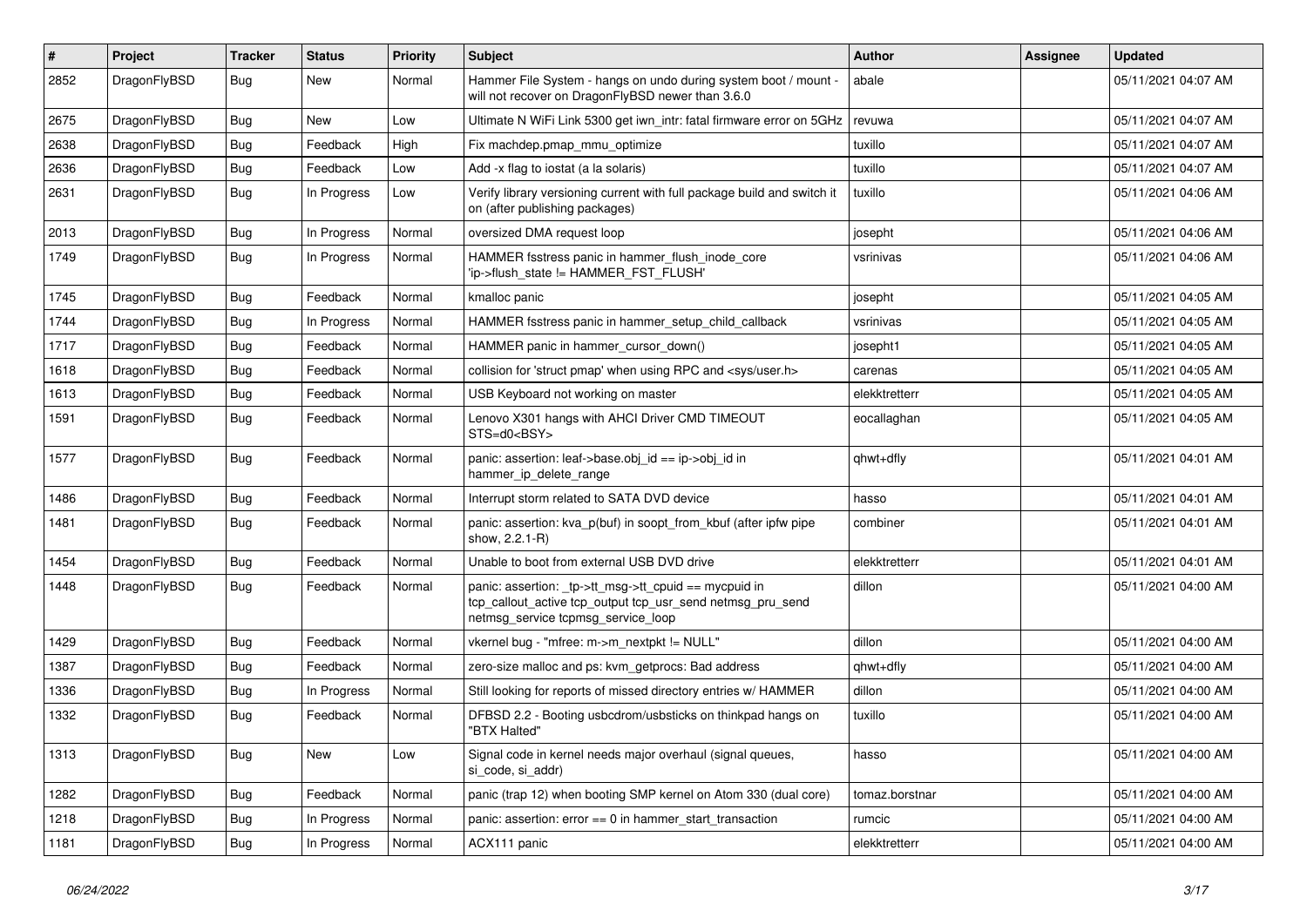| $\pmb{\#}$ | Project      | <b>Tracker</b> | <b>Status</b> | <b>Priority</b> | Subject                                                                                 | <b>Author</b>      | Assignee | <b>Updated</b>      |
|------------|--------------|----------------|---------------|-----------------|-----------------------------------------------------------------------------------------|--------------------|----------|---------------------|
| 1148       | DragonFlyBSD | Bug            | In Progress   | Low             | BCM4311 wireless network adapter detected but not functional                            | archimedes.gaviola |          | 05/11/2021 04:00 AM |
| 1101       | DragonFlyBSD | Bug            | Feedback      | Normal          | ohci related panic                                                                      | polachok           |          | 05/11/2021 04:00 AM |
| 2808       | DragonFlyBSD | Bug            | New           | Normal          | X freeze by switching between X and VT - results in black screen                        | lukesky333         |          | 05/11/2021 03:55 AM |
| 2736       | DragonFlyBSD | Bug            | New           | High            | kernel panics on acpi_timer_probe function                                              | cnb                |          | 05/11/2021 03:55 AM |
| 2735       | DragonFlyBSD | Bug            | <b>New</b>    | Urgent          | iwn panics SYSSASSERT                                                                   | cnb                |          | 05/11/2021 03:55 AM |
| 2067       | DragonFlyBSD | Bug            | New           | Normal          | sound/pcm: "play interrupt timeout, channel dead"                                       | matthiasr          |          | 05/11/2021 03:55 AM |
| 604        | DragonFlyBSD | <b>Bug</b>     | In Progress   | Normal          | 1.8.1-RELEASE - clock runs fast on mainboard ASUS P5A-B                                 | yeti               |          | 05/11/2021 03:55 AM |
| 2708       | DragonFlyBSD | Bug            | New           | Normal          | unable to send TCP nor UDP on age(4) interface                                          | dermiste           |          | 05/11/2021 03:54 AM |
| 2647       | DragonFlyBSD | Bug            | <b>New</b>    | Normal          | HAMMER panic on 3.6.0                                                                   | tuxillo            |          | 05/11/2021 03:54 AM |
| 2641       | DragonFlyBSD | Bug            | <b>New</b>    | Normal          | Panic when loading natapci as module                                                    | tuxillo            |          | 05/11/2021 03:54 AM |
| 2630       | DragonFlyBSD | Bug            | New           | Normal          | Bring in latest iconv fixes from FreeBSD10 as well as csmapper<br>updates               | tuxillo            |          | 05/11/2021 03:54 AM |
| 2544       | DragonFlyBSD | Bug            | New           | Normal          | live DVD system boot (menu option 1) caused db> prompt on<br>PE1950                     | estrabd            |          | 05/11/2021 03:54 AM |
| 1594       | DragonFlyBSD | Bug            | <b>New</b>    | Normal          | Kernel panic during boot from Live CD on Dell E6400                                     | bodie              |          | 05/11/2021 03:54 AM |
| 1368       | DragonFlyBSD | Bug            | In Progress   | Normal          | suspend signal race?                                                                    | qhwt+dfly          |          | 05/11/2021 03:51 AM |
| 884        | DragonFlyBSD | Bug            | In Progress   | High            | Performance/memory problems under filesystem IO load                                    | hasso              |          | 05/11/2021 03:50 AM |
| 3266       | DragonFlyBSD | Bug            | <b>New</b>    | High            | Filesystems broken due to "KKASSERT(count &<br>TOK COUNTMASK);"                         | tkusumi            |          | 03/15/2021 01:21 PM |
| 3228       | DragonFlyBSD | Bug            | <b>New</b>    | Low             | pfi kif unref: state refcount $\leq$ 0 in dmesg                                         | justin             |          | 03/05/2021 06:39 AM |
| 3041       | DragonFlyBSD | Submit         | New           | Normal          | firmware: Remove embedding of multiple images in one module.                            | Anonymous          |          | 12/25/2020 02:15 AM |
| 3252       | DragonFlyBSD | Bug            | New           | Normal          | tcsetattr/tcgetattr set errno incorrectly on non-TTY                                    | tonyc              |          | 10/26/2020 09:34 PM |
| 3249       | DragonFlyBSD | Bug            | <b>New</b>    | Normal          | HAMMER2 fsync(2) not working properly                                                   | tkusumi            |          | 09/21/2020 07:07 AM |
| 3247       | DragonFlyBSD | Bug            | <b>New</b>    | Normal          | Kernel panic doing nothing much                                                         | phma               |          | 09/12/2020 11:40 PM |
| 3243       | DragonFlyBSD | Bug            | <b>New</b>    | Normal          | SMART status not reported properly for SSD disks                                        | daftaupe           |          | 09/09/2020 11:03 PM |
| 3246       | DragonFlyBSD | Bug            | <b>New</b>    | Normal          | HAMMER2 unable to handle ENOSPC properly                                                | tkusumi            |          | 09/04/2020 11:11 AM |
| 2587       | DragonFlyBSD | Bug            | New           | Normal          | SATA DVD writer not detected by DragonFly                                               | srussell           |          | 09/04/2020 08:55 AM |
| 3245       | DragonFlyBSD | Bug            | New           | Normal          | panic: free: guard1x fail, i915 load from loader.conf                                   | polachok           |          | 08/21/2020 10:36 AM |
| 3107       | DragonFlyBSD | Bug            | <b>New</b>    | Low             | ACPI interrupt storm when loading i915 on Lenovo T460                                   | oyvinht            |          | 07/15/2020 07:01 AM |
| 3170       | DragonFlyBSD | <b>Bug</b>     | New           | Normal          | repeatable nfsd crash                                                                   | tse                |          | 06/11/2020 05:52 AM |
| 3208       | DragonFlyBSD | Bug            | New           | Normal          | Crash related to nfsd                                                                   | tse                |          | 06/11/2020 05:52 AM |
| 3240       | DragonFlyBSD | Bug            | New           | High            | compile error because of openssl with /usr/dports/security/rhash<br>for mysql 8 install | <b>UlasSAYGIN</b>  |          | 06/04/2020 08:05 AM |
| 3239       | DragonFlyBSD | Bug            | New           | Normal          | unable to SIGKILL glitched emacs                                                        | piecuch            |          | 05/26/2020 03:30 AM |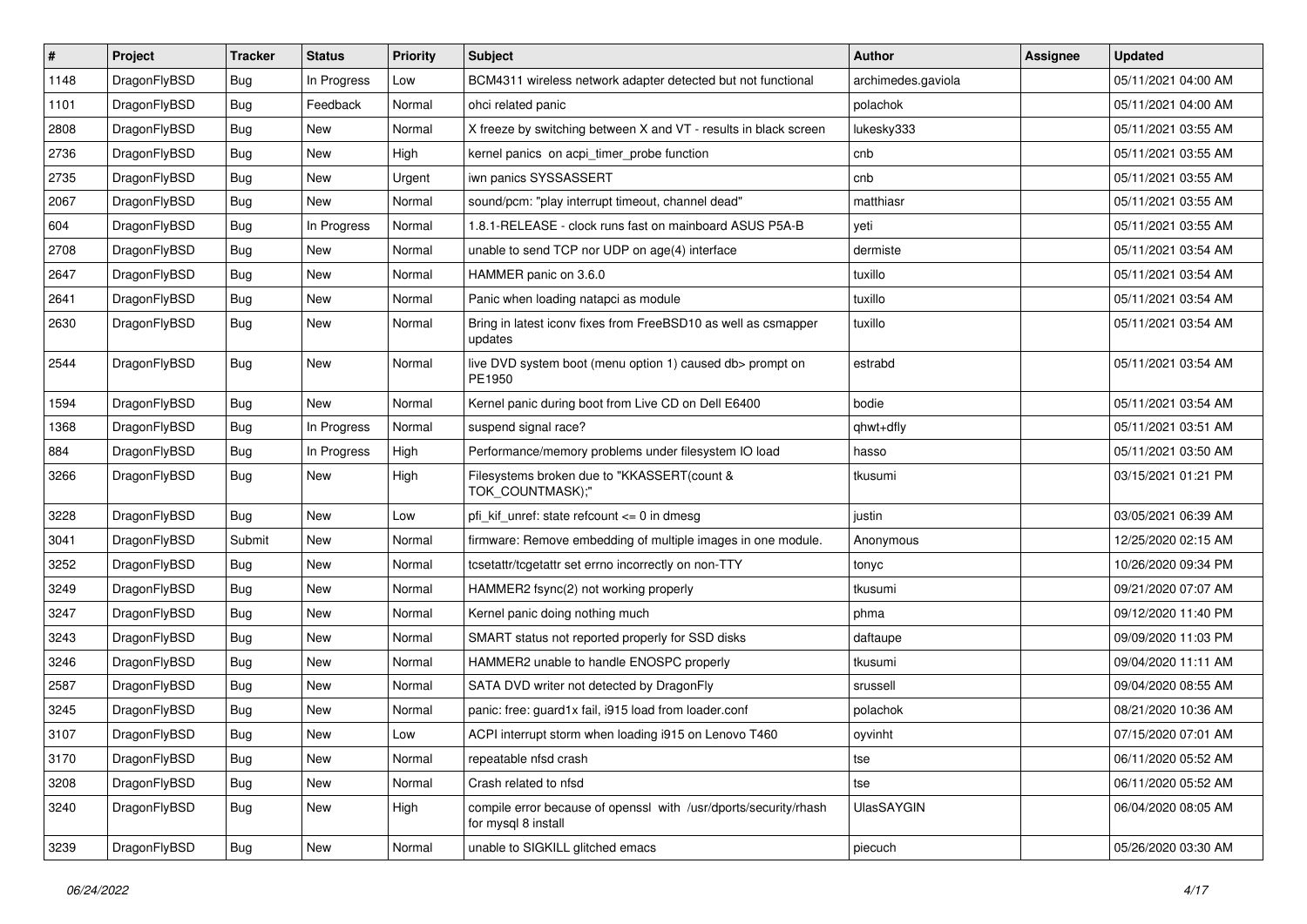| #    | Project      | <b>Tracker</b> | <b>Status</b> | Priority | Subject                                                                                                                                                     | <b>Author</b>     | Assignee | <b>Updated</b>      |
|------|--------------|----------------|---------------|----------|-------------------------------------------------------------------------------------------------------------------------------------------------------------|-------------------|----------|---------------------|
| 3238 | DragonFlyBSD | Bug            | <b>New</b>    | Normal   | race conditions when printing from vkernel console                                                                                                          | piecuch           |          | 05/19/2020 02:50 PM |
| 3235 | DragonFlyBSD | Bug            | <b>New</b>    | Normal   | Kernel panic in devfs vnops.c                                                                                                                               | mneumann          |          | 04/28/2020 07:00 AM |
| 3197 | DragonFlyBSD | <b>Bug</b>     | New           | Normal   | DragonFly upgrades                                                                                                                                          | tse               |          | 04/18/2020 04:18 PM |
| 3226 | DragonFlyBSD | <b>Bug</b>     | New           | Normal   | Xorg freezes in vm: thread stuck in "objtrm1"                                                                                                               | peeter            |          | 04/08/2020 02:10 AM |
| 3231 | DragonFlyBSD | Bug            | <b>New</b>    | Normal   | wifi drops on 5.8                                                                                                                                           | tse               |          | 04/06/2020 05:08 AM |
| 3219 | DragonFlyBSD | <b>Bug</b>     | <b>New</b>    | Normal   | x11/xorg port can not be build                                                                                                                              | <b>UlasSAYGIN</b> |          | 03/31/2020 08:57 AM |
| 3227 | DragonFlyBSD | Submit         | New           | Normal   | Add HAMMER2 instructions in the installation medium README                                                                                                  | daftaupe          |          | 03/26/2020 03:34 PM |
| 3225 | DragonFlyBSD | Bug            | <b>New</b>    | Normal   | nfsd freeze when using gemu                                                                                                                                 | tse               |          | 03/17/2020 11:52 AM |
| 3224 | DragonFlyBSD | <b>Bug</b>     | New           | Normal   | Kernel panic when trying to ping6                                                                                                                           | zhtw              |          | 03/08/2020 08:55 AM |
| 3222 | DragonFlyBSD | Bug            | <b>New</b>    | Normal   | gcc - undefined reference to '__atomic_load' (missing libatomic?)                                                                                           | mneumann          |          | 02/08/2020 02:45 AM |
| 3218 | DragonFlyBSD | <b>Bug</b>     | <b>New</b>    | Normal   | Kernel panics are not sent to comconsole when booted over EFI                                                                                               | mqudsi            |          | 12/02/2019 08:52 PM |
| 3217 | DragonFlyBSD | Bug            | New           | Normal   | rescue tools: make install fails if rescue folder doesn't exist                                                                                             | : dfbsd           |          | 11/27/2019 08:16 PM |
| 3215 | DragonFlyBSD | <b>Bug</b>     | <b>New</b>    | Normal   | Hang in tcdrain(3) after write(3)                                                                                                                           | noloader          |          | 11/25/2019 03:08 PM |
| 3209 | DragonFlyBSD | Bug            | <b>New</b>    | Normal   | svc has some minor bugs                                                                                                                                     | arcade@b1t.name   |          | 10/24/2019 09:08 AM |
| 3206 | DragonFlyBSD | Submit         | <b>New</b>    | Normal   | update psm/kbd to FreeBSD 12.0 code                                                                                                                         | htse              |          | 10/05/2019 03:49 PM |
| 3199 | DragonFlyBSD | Bug            | <b>New</b>    | Normal   | PFS label not found panic                                                                                                                                   | tse               |          | 08/21/2019 03:51 AM |
| 3196 | DragonFlyBSD | <b>Bug</b>     | New           | Normal   | test issue after redmine upgrade (2)                                                                                                                        | tuxillo           |          | 07/05/2019 04:33 AM |
| 3194 | DragonFlyBSD | Bug            | <b>New</b>    | High     | Hammer kernel crash on mirror-stream of PFS after upgrade<br>(assertion "cursor->flags &<br>HAMMER_CURSOR_ITERATE_CHECK" failed in<br>hammer_btree_iterate) | Anonymous         |          | 06/29/2019 01:32 PM |
| 3047 | DragonFlyBSD | Bug            | <b>New</b>    | Normal   | HAMMER critical write error                                                                                                                                 | samuel            |          | 06/19/2019 09:50 AM |
| 3124 | DragonFlyBSD | <b>Bug</b>     | <b>New</b>    | High     | DragonFlyBSD 5.0.2 with Hammer2 with UEFI install doesn't boot                                                                                              | wiesl             |          | 06/18/2019 05:07 AM |
| 1850 | DragonFlyBSD | <b>Bug</b>     | <b>New</b>    | Normal   | volume-add on hammer root fs panic                                                                                                                          | Johannes.Hofmann  |          | 04/18/2019 04:27 AM |
| 3184 | DragonFlyBSD | Bug            | New           | Normal   | tsleep(9) return value when PCATCH specified                                                                                                                | tkusumi           |          | 04/03/2019 06:49 AM |
| 3152 | DragonFlyBSD | Bug            | Feedback      | Normal   | Console's size in ttyv0 and single user mode is sticking to 80x25,<br>while ttyv1 can make use of the whole screen                                          | overtime          |          | 02/24/2019 01:08 AM |
| 3165 | DragonFlyBSD | Bug            | New           | Normal   | Looping at boot time                                                                                                                                        | gop               |          | 12/28/2018 01:04 PM |
| 1580 | DragonFlyBSD | Bug            | Feedback      | Normal   | Panic (Fatal trap 12: page fault while in kernel mode) while playing<br>with pf and netif names                                                             | rumcic            |          | 12/21/2018 01:21 AM |
| 3141 | DragonFlyBSD | Bug            | <b>New</b>    | Normal   | dhclient blocks boot process                                                                                                                                | rowo              |          | 12/16/2018 11:01 AM |
| 2250 | DragonFlyBSD | <b>Bug</b>     | New           | Normal   | Kernel panic                                                                                                                                                | adamk             |          | 11/23/2018 01:10 AM |
| 3157 | DragonFlyBSD | <b>Bug</b>     | New           | Normal   | TP-Link UE300 not working in 5.2-RELEASE                                                                                                                    | tuxillo           |          | 11/15/2018 02:08 PM |
| 2287 | DragonFlyBSD | <b>Bug</b>     | New           | Normal   | HAMMER(ROOT) Illegal UNDO TAIL signature at<br>300000001967c000                                                                                             | y0n3t4n1          |          | 11/07/2018 01:22 AM |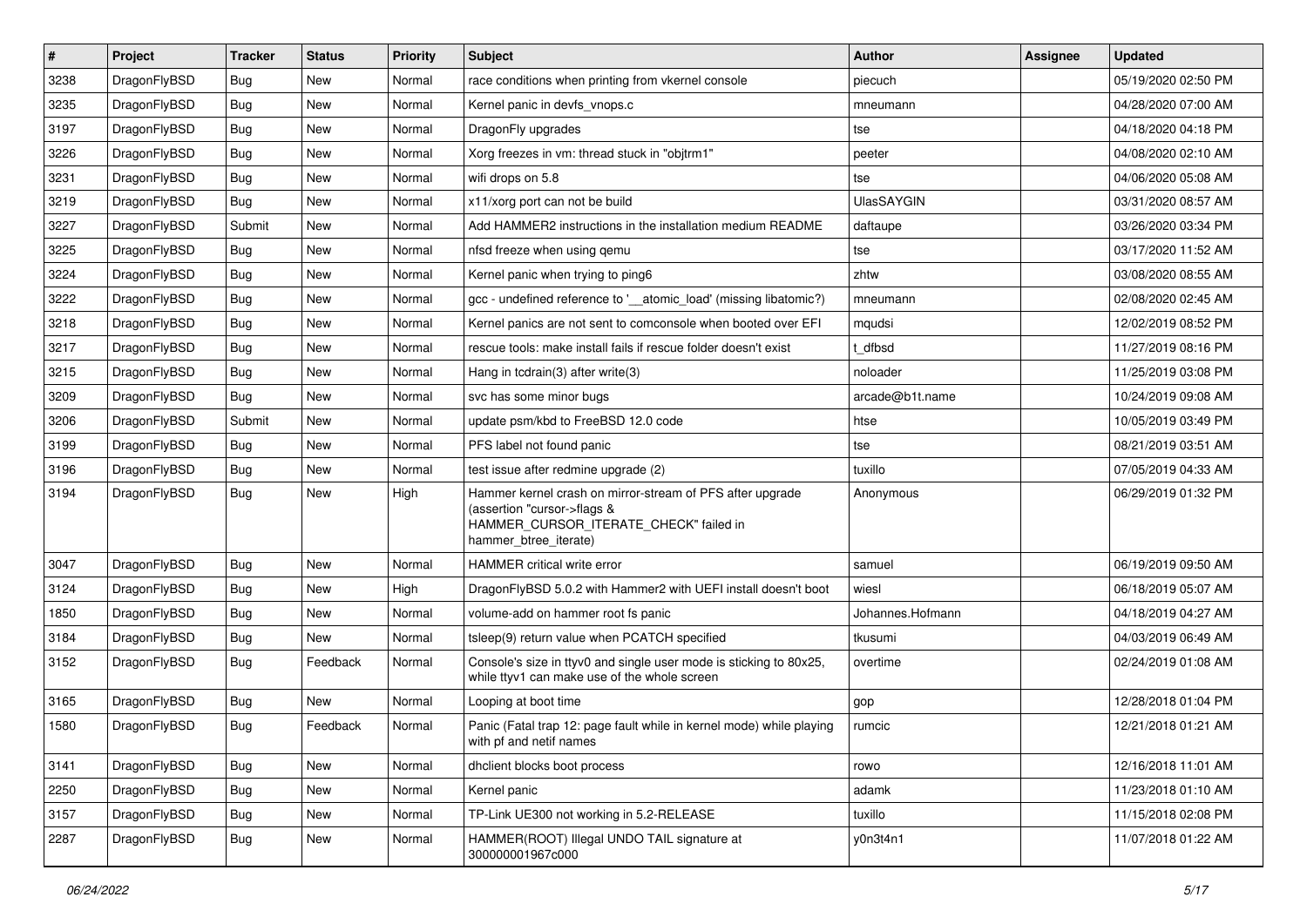| $\sharp$ | Project      | <b>Tracker</b> | <b>Status</b> | <b>Priority</b> | Subject                                                                                                   | <b>Author</b>          | Assignee | <b>Updated</b>      |
|----------|--------------|----------------|---------------|-----------------|-----------------------------------------------------------------------------------------------------------|------------------------|----------|---------------------|
| 2898     | DragonFlyBSD | <b>Bug</b>     | New           | Normal          | <b>HAMMER</b> panic                                                                                       | pavalos                |          | 11/03/2018 07:05 AM |
| 3147     | DragonFlyBSD | Submit         | <b>New</b>    | Normal          | Enable headless installation                                                                              | ddegroot               |          | 10/09/2018 01:25 PM |
| 3120     | DragonFlyBSD | Bug            | <b>New</b>    | Normal          | Intel AC 8260 firmware does not load                                                                      | Vintodrimmer           |          | 08/28/2018 03:30 AM |
| 3143     | DragonFlyBSD | Bug            | <b>New</b>    | Normal          | assertion "0" failed in hammer2 inode xop chain sync                                                      | cbin                   |          | 07/18/2018 12:50 PM |
| 3142     | DragonFlyBSD | Submit         | New           | Normal          | lib/libdmsg: Unbreak using new API EVP_CIPHER_CTX_new()                                                   | tkusumi                |          | 07/08/2018 04:18 AM |
| 3139     | DragonFlyBSD | Bug            | <b>New</b>    | Normal          | USB Mouse Does Not Work in DragonflyBSD guest on VirtualBox                                               | chiguy1256             |          | 06/24/2018 10:14 PM |
| 3135     | DragonFlyBSD | Submit         | New           | Normal          | Add EVFILT_RECV and EVFILT_SEND                                                                           | tautolog               |          | 05/25/2018 09:59 PM |
| 3134     | DragonFlyBSD | Bug            | <b>New</b>    | Normal          | RFC 3021 (/31 networks) appear to be unsupported                                                          | jailbird               |          | 05/16/2018 11:03 PM |
| 3132     | DragonFlyBSD | Bug            | <b>New</b>    | Low             | unifdef mined                                                                                             | bcallah                |          | 04/26/2018 08:34 PM |
| 3129     | DragonFlyBSD | Bug            | <b>New</b>    | High            | Kernel panic with 5.2.0 on A2SDi-4C-HLN4F                                                                 | stateless              |          | 04/24/2018 12:50 AM |
| 1521     | DragonFlyBSD | Bug            | Feedback      | Normal          | amd64 2.4 livecd won't mount root at boot                                                                 | bolapara               |          | 01/28/2018 03:45 AM |
| 3117     | DragonFlyBSD | Bug            | <b>New</b>    | Normal          | Problem with colours if "intel" video-driver used                                                         | dpostolov              |          | 01/07/2018 11:35 PM |
| 3116     | DragonFlyBSD | Bug            | New           | Normal          | da0 detects on very big volume if to _remove_ usb install stick and<br>reboot on Intel NUC5PPYH           | dpostolov              |          | 01/07/2018 09:40 PM |
| 3111     | DragonFlyBSD | Bug            | In Progress   | High            | Mouse lags every second heavily under X11                                                                 | mneumann               |          | 12/12/2017 09:46 PM |
| 3110     | DragonFlyBSD | Bug            | <b>New</b>    | Normal          | crash with ipfw3 under load                                                                               | bnegre82               |          | 12/09/2017 06:22 AM |
| 3076     | DragonFlyBSD | Bug            | <b>New</b>    | Normal          | sys/dev/netif/ig hal/e1000 ich8lan.c:1594: sanity checking mixup?                                         | dcb                    |          | 10/11/2017 01:58 AM |
| 3025     | DragonFlyBSD | Bug            | New           | Normal          | sys/dev/powermng/powernow/powernow.c:284: bad comparison?                                                 | dcb                    |          | 09/23/2017 07:45 AM |
| 3052     | DragonFlyBSD | Bug            | <b>New</b>    | Normal          | panic DragonFly v4.8.1-RELEASE by mounting a malformed NTFS<br>image [64.000]                             | open.source@ribose.com |          | 08/14/2017 03:22 AM |
| 3051     | DragonFlyBSD | Bug            | <b>New</b>    | Normal          | panic DragonFly v4.8.1-RELEASE by mounting a malformed NTFS<br>image [12.000]                             | open.source@ribose.com |          | 08/14/2017 03:20 AM |
| 3049     | DragonFlyBSD | Bug            | <b>New</b>    | Normal          | panic DragonFly v4.8.1-RELEASE by mounting a malformed<br>msdosfs image [12.128]                          | open.source@ribose.com |          | 08/14/2017 02:53 AM |
| 3011     | DragonFlyBSD | Bug            | In Progress   | Normal          | dragonfly/sys/dev/netif/re/re.c: suspicious code?                                                         | dcb                    |          | 07/29/2017 01:26 AM |
| 3036     | DragonFlyBSD | Bug            | <b>New</b>    | Normal          | panic in icmp redirect start() ASSERT IN NETISR(0)                                                        | tautolog               |          | 05/11/2017 07:27 PM |
| 3035     | DragonFlyBSD | Bug            | New           | Normal          | panic: assertion "cpu $>= 0$ && cpu < ncpus" failed in netisr cpuport<br>at /usr/src/sys/net/netisr2.h:87 | masu                   |          | 05/11/2017 01:24 AM |
| 3021     | DragonFlyBSD | <b>Bug</b>     | In Progress   | Normal          | sys/dev/drm/i915/i915_gem_stolen.c:115]: (error) Signed integer<br>overflow for expression '65535<<20'    | dcb                    |          | 04/11/2017 12:46 PM |
| 3024     | DragonFlyBSD | <b>Bug</b>     | <b>New</b>    | Low             | sys/dev/netif/wi/if_wi.c:1090]: (style) Redundant condition                                               | dcb                    |          | 04/11/2017 11:56 AM |
| 3022     | DragonFlyBSD | Bug            | New           | Normal          | sys/dev/netif/ath/ath/if_ath.c:2142: strange bitmask?                                                     | dcb                    |          | 04/11/2017 11:49 AM |
| 3018     | DragonFlyBSD | <b>Bug</b>     | New           | Normal          | sys/bus/u4b/wlan/if_run.c:5464]: (style) Redundant condition                                              | dcb                    |          | 04/11/2017 11:26 AM |
| 3006     | DragonFlyBSD | <b>Bug</b>     | New           | Normal          | boot0cfg: panic in kern udev.c in function udev dict set cstr when<br>installing in VirtualBox            | MichiGreat             |          | 04/01/2017 02:22 PM |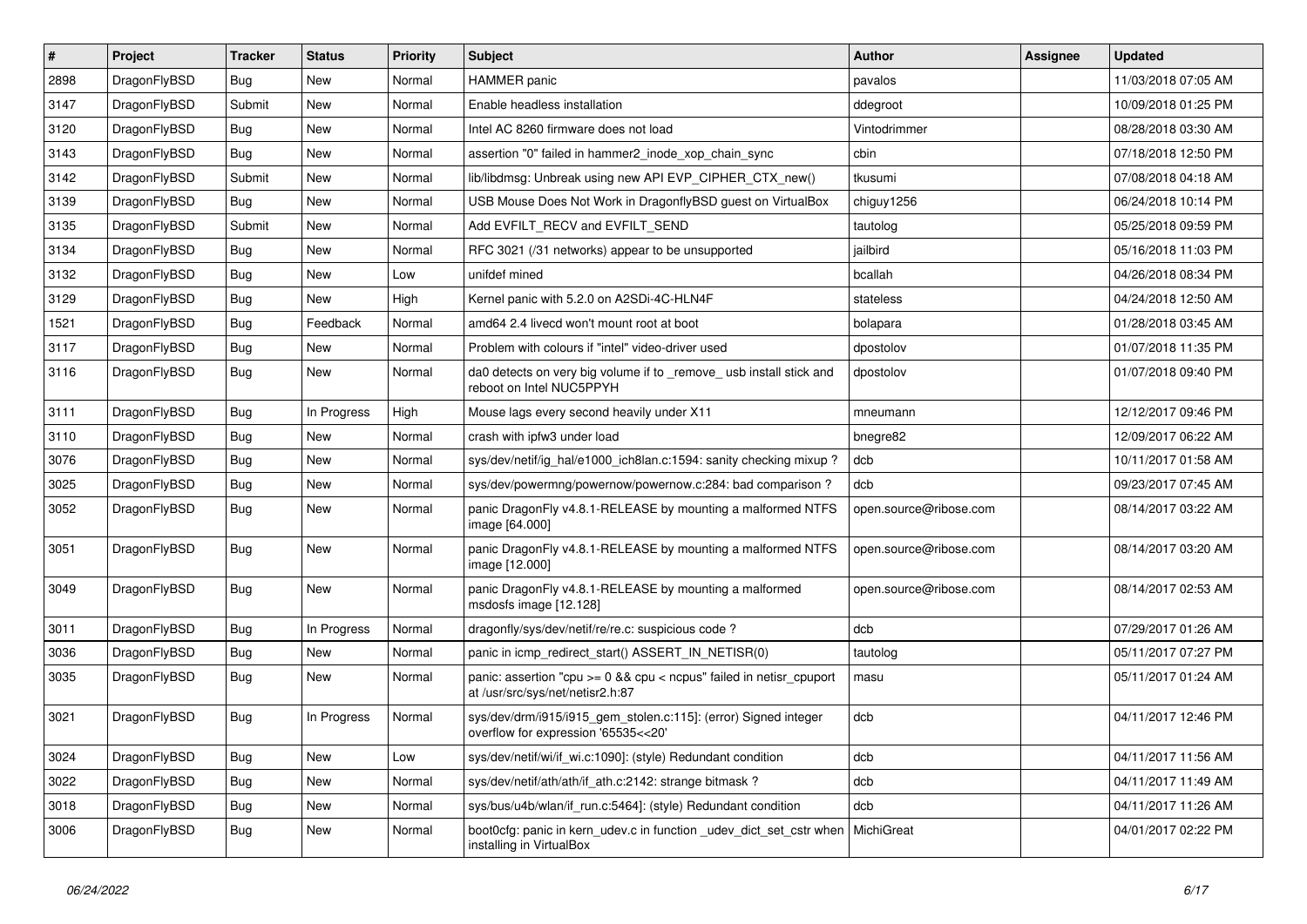| $\pmb{\#}$ | Project      | <b>Tracker</b> | <b>Status</b> | <b>Priority</b> | <b>Subject</b>                                                                                                | <b>Author</b>   | Assignee | <b>Updated</b>      |
|------------|--------------|----------------|---------------|-----------------|---------------------------------------------------------------------------------------------------------------|-----------------|----------|---------------------|
| 2994       | DragonFlyBSD | <b>Bug</b>     | <b>New</b>    | Normal          | Intermittent boot hangs after git: hammer - HAMMER Version 7                                                  | davshao         |          | 03/30/2017 02:06 PM |
| 2972       | DragonFlyBSD | Bug            | <b>New</b>    | Normal          | ipfw3 "deny to me" does not work correctly                                                                    | mneumann        |          | 12/27/2016 12:11 PM |
| 2970       | DragonFlyBSD | Bug            | New           | Normal          | kernel 4.7: "Is -I" causes panic on UDF filesystem: "bgetyp -<br>overlapping buffer"                          | peeter          |          | 12/21/2016 02:46 AM |
| 1307       | DragonFlyBSD | Bug            | In Progress   | Normal          | hammer tid -2 shows unexpected result                                                                         | corecode        |          | 10/18/2016 05:29 PM |
| 2526       | DragonFlyBSD | <b>Bug</b>     | <b>New</b>    | Normal          | hammer cleanup doesn't run on first day of DST                                                                | pavalos         |          | 10/18/2016 05:28 PM |
| 2958       | DragonFlyBSD | Bug            | Feedback      | Normal          | Hammer FS dies during pruning after massive write load                                                        | neilb           |          | 10/11/2016 04:20 AM |
| 2957       | DragonFlyBSD | Bug            | Feedback      | Normal          | swapoff -a followed by swapon -a doesn't give your swap back                                                  | neilb           |          | 10/09/2016 04:17 AM |
| 2915       | DragonFlyBSD | Bug            | <b>New</b>    | High            | Hammer mirror-copy problem                                                                                    | t dfbsd         |          | 08/25/2016 05:28 AM |
| 2936       | DragonFlyBSD | Bug            | <b>New</b>    | Normal          | loader.efi crashes while loading kernel                                                                       | spaceille       |          | 08/20/2016 06:17 AM |
| 2933       | DragonFlyBSD | Submit         | <b>New</b>    | Normal          | Remove unix domain socket support from cat(1)                                                                 | sevan           |          | 08/01/2016 08:10 PM |
| 2931       | DragonFlyBSD | Bug            | <b>New</b>    | Low             | 'gdb' of 'vkernel' unable to print backtrace                                                                  | tofergus        |          | 07/26/2016 01:51 PM |
| 2930       | DragonFlyBSD | Bug            | New           | High            | 'objcache' causes panic during 'nfs_readdir'                                                                  | tofergus        |          | 07/26/2016 01:09 PM |
| 2924       | DragonFlyBSD | Bug            | New           | Normal          | cat -v fails to tag characters in extended table with M- prefix with<br>some locales                          | sevan           |          | 07/11/2016 07:18 AM |
| 2878       | DragonFlyBSD | Bug            | <b>New</b>    | Low             | [fix] CCVER problem when using clang and cpu extensions<br>(intrinsics)                                       | arcade@b1t.name |          | 06/24/2016 04:25 AM |
| 2891       | DragonFlyBSD | Bug            | <b>New</b>    | Normal          | Kernel panic in IEEE802.11 related code                                                                       | shamaz          |          | 05/29/2016 05:49 PM |
| 2890       | DragonFlyBSD | Bug            | New           | Normal          | not able to boot usb installer on Toshiba Chromebook 2                                                        | johnnywhishbone |          | 02/22/2016 03:42 AM |
| 2892       | DragonFlyBSD | Bug            | New           | Normal          | swap pager: indefinite wait bufferf error                                                                     | lhmwzy          |          | 02/21/2016 10:32 PM |
| 2887       | DragonFlyBSD | Bug            | <b>New</b>    | Low             | Missing extattr_namespace_to_string and<br>extattr_string_to_namespace functions                              | rubenk          |          | 02/06/2016 05:09 AM |
| 2886       | DragonFlyBSD | Bug            | <b>New</b>    | Normal          | dragonfly mail agent: sending a testmail causes high system load                                              | worf            |          | 02/05/2016 05:53 AM |
| 2882       | DragonFlyBSD | Bug            | <b>New</b>    | Low             | bridge sends packets from individual interfaces                                                               | arcade@b1t.name |          | 01/09/2016 12:43 PM |
| 2881       | DragonFlyBSD | Bug            | <b>New</b>    | Normal          | Pulseaudio hangs/resets system when starting X11                                                              | mneumann        |          | 01/09/2016 03:08 AM |
| 2877       | DragonFlyBSD | Bug            | New           | Low             | sed fails when working with UTF-8 locale and non-UTF symbols                                                  | arcade@b1t.name |          | 12/30/2015 11:20 AM |
| 2674       | DragonFlyBSD | Bug            | <b>New</b>    | Normal          | <b>GPT Support</b>                                                                                            | ftigeot         |          | 12/28/2015 02:54 PM |
| 2874       | DragonFlyBSD | <b>Bug</b>     | <b>New</b>    | Normal          | make world DESTDIR=/emptydir fails                                                                            | pascii          |          | 12/25/2015 07:04 AM |
| 2863       | DragonFlyBSD | Bug            | <b>New</b>    | Normal          | HAMMER synch tid is zero                                                                                      | shamaz          |          | 12/12/2015 11:24 PM |
| 2859       | DragonFlyBSD | <b>Bug</b>     | <b>New</b>    | Low             | Installer configuration menu always highlights "Select timezone", no<br>matter which step was last completed. | cgag            |          | 12/02/2015 01:54 PM |
| 2858       | DragonFlyBSD | Bug            | <b>New</b>    | Low             | Installer "Local or UTC" question should have "No" selected by<br>default.                                    | cgag            |          | 12/02/2015 01:18 PM |
| 2857       | DragonFlyBSD | Bug            | New           | Normal          | hammer stalls via bitcoin-qt                                                                                  | tkusumi         |          | 11/30/2015 06:52 AM |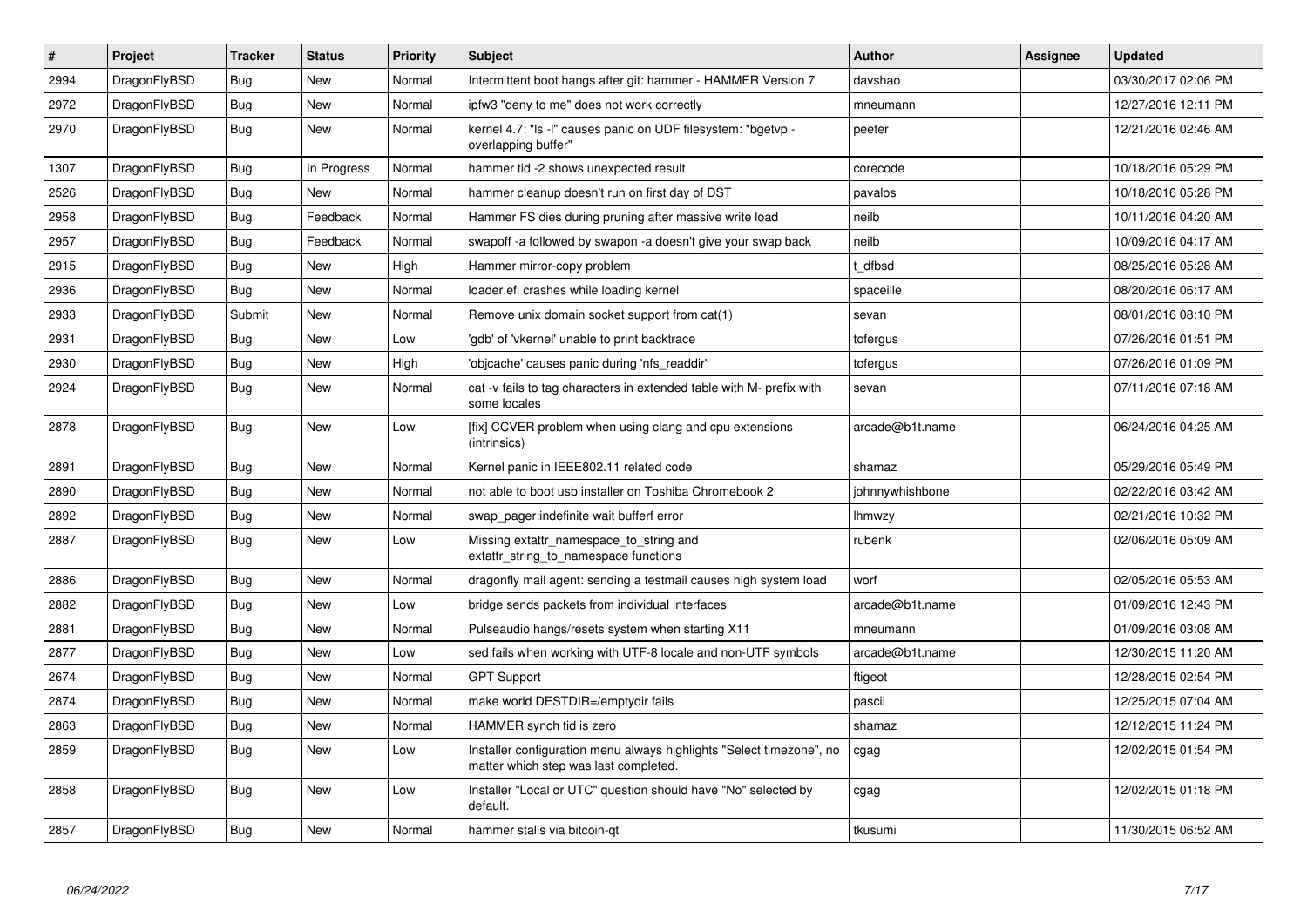| #    | Project      | <b>Tracker</b> | <b>Status</b> | <b>Priority</b> | Subject                                                                                          | <b>Author</b>    | Assignee | <b>Updated</b>      |
|------|--------------|----------------|---------------|-----------------|--------------------------------------------------------------------------------------------------|------------------|----------|---------------------|
| 2835 | DragonFlyBSD | Bug            | New           | Normal          | /usr/include/c++/5.0/bits/c++locale.h likes<br>POSIX C SOURCE>=200809                            | davshao          |          | 11/18/2015 03:40 AM |
| 2840 | DragonFlyBSD | Bug            | <b>New</b>    | Normal          | wrong voltage is reported                                                                        | yellowrabbit2010 |          | 09/11/2015 06:09 PM |
| 2820 | DragonFlyBSD | Bug            | <b>New</b>    | Normal          | TP-Link USB Wi-Fi adapter cannot be reattached to the system                                     | shamaz           |          | 05/22/2015 09:45 PM |
| 2816 | DragonFlyBSD | Bug            | <b>New</b>    | Normal          | A multitasking process being debugged can get stuck                                              | phma             |          | 05/19/2015 03:57 AM |
| 2812 | DragonFlyBSD | <b>Bug</b>     | <b>New</b>    | Normal          | Panic on Intel DE3815TYKHE                                                                       | tmorp            |          | 05/14/2015 03:14 PM |
| 2809 | DragonFlyBSD | Bug            | <b>New</b>    | Normal          | hammer mirror-stream                                                                             | masu             |          | 04/10/2015 12:33 AM |
| 2803 | DragonFlyBSD | <b>Bug</b>     | <b>New</b>    | Normal          | HAMMER: Warning: UNDO area too small!                                                            | ftigeot          |          | 03/11/2015 03:42 PM |
| 2802 | DragonFlyBSD | <b>Bug</b>     | <b>New</b>    | Normal          | USB Wifi urtwn0 crash from cd boot                                                               | opvalues         |          | 03/10/2015 01:07 AM |
| 2799 | DragonFlyBSD | Bug            | <b>New</b>    | Normal          | Fatal trap 12 caused by moused(8) -p /dev/cual0                                                  | opvalues         |          | 03/04/2015 11:01 PM |
| 2790 | DragonFlyBSD | Submit         | New           | Low             | filedesc softrefs increment code factoring                                                       | dclink           |          | 02/21/2015 04:00 AM |
| 2788 | DragonFlyBSD | Bug            | <b>New</b>    | Normal          | ioctl GSLICEINFO: Not working for vnode slice                                                    | mneumann         |          | 02/12/2015 07:49 AM |
| 1672 | DragonFlyBSD | <b>Bug</b>     | Feedback      | Normal          | panic (trap 12) around btree_search() in 2.4.1-RELEASE                                           | floid            |          | 01/19/2015 03:36 AM |
| 1634 | DragonFlyBSD | <b>Bug</b>     | <b>New</b>    | Normal          | panic: spin_lock: 0xe4ad1320, indefinitive wait!                                                 | elekktretterr    |          | 01/19/2015 03:21 AM |
| 1560 | DragonFlyBSD | Bug            | Feedback      | Normal          | Unable to modify partition table on ThinkPad T61p during install                                 | rehsack          |          | 01/15/2015 08:57 AM |
| 979  | DragonFlyBSD | <b>Bug</b>     | Feedback      | Normal          | Failure-prone USB mass storage (SB600? msdosfs? CAM?)                                            | floid            |          | 01/15/2015 08:38 AM |
| 846  | DragonFlyBSD | <b>Bug</b>     | Feedback      | Normal          | USB bugs:usb mouse can't used!                                                                   | frankning        |          | 01/15/2015 08:36 AM |
| 1456 | DragonFlyBSD | <b>Bug</b>     | Feedback      | Normal          | Microsoft wireless desktop problems                                                              | elekktretterr    |          | 01/15/2015 08:34 AM |
| 1194 | DragonFlyBSD | Bug            | New           | Normal          | SCSI errors while trying to copy photos from my camera                                           | elekktretterr    |          | 01/14/2015 04:39 PM |
| 2617 | DragonFlyBSD | Bug            | Feedback      | Normal          | Possible issue with wireless mouse on 3.6 release                                                | FilippoMo        |          | 01/14/2015 03:42 PM |
| 2738 | DragonFlyBSD | Bug            | New           | Normal          | Hammer: Strange behavior when trying to recover old version of<br>moved file                     | roland           |          | 11/20/2014 08:02 AM |
| 2731 | DragonFlyBSD | Bug            | In Progress   | Normal          | Screen full of random colors when starting Xorg with Intel Haswell<br>HD Graphics P4600          | jkatzmaier       |          | 11/12/2014 04:08 PM |
| 2712 | DragonFlyBSD | Bug            | <b>New</b>    | Normal          | connect(2) returns EINVAL when retrying after ECONNREFUSED                                       | jorisgio         |          | 08/14/2014 05:31 PM |
| 2688 | DragonFlyBSD | Bug            | <b>New</b>    | Normal          | 67613368bdda7 Fix wrong checks for U4B presence Asrock Z77M<br>difficulty detecting USB keyboard | davshao          |          | 06/28/2014 07:08 PM |
| 2687 | DragonFlyBSD | Bug            | <b>New</b>    | Normal          | natacontrol software RAID in installer                                                           | csmelosky        |          | 06/22/2014 12:03 PM |
| 2680 | DragonFlyBSD | <b>Bug</b>     | New           | Low             | boot0cfg update makes box unbootable                                                             | herrgard         |          | 06/10/2014 06:02 AM |
| 2489 | DragonFlyBSD | <b>Bug</b>     | New           | Normal          | nmalloc doesn't cache VA for allocations > 8KB                                                   | vsrinivas        |          | 06/10/2014 05:51 AM |
| 2490 | DragonFlyBSD | <b>Bug</b>     | <b>New</b>    | Normal          | nmalloc should color addresses to avoid cache bank conflictsw                                    | vsrinivas        |          | 06/10/2014 05:51 AM |
| 2329 | DragonFlyBSD | <b>Bug</b>     | New           | Normal          | ibm x3550 & acpi                                                                                 | ano              |          | 06/03/2014 11:37 AM |
| 2629 | DragonFlyBSD | <b>Bug</b>     | New           | Normal          | Replace gcc44 with llvm34, clang34, and libc++                                                   | tuxillo          |          | 06/02/2014 02:30 PM |
| 1592 | DragonFlyBSD | <b>Bug</b>     | Feedback      | Normal          | AcpiOSUnmapMemory: Warning, deallocation did not track<br>allocation.                            | eocallaghan      |          | 06/02/2014 07:45 AM |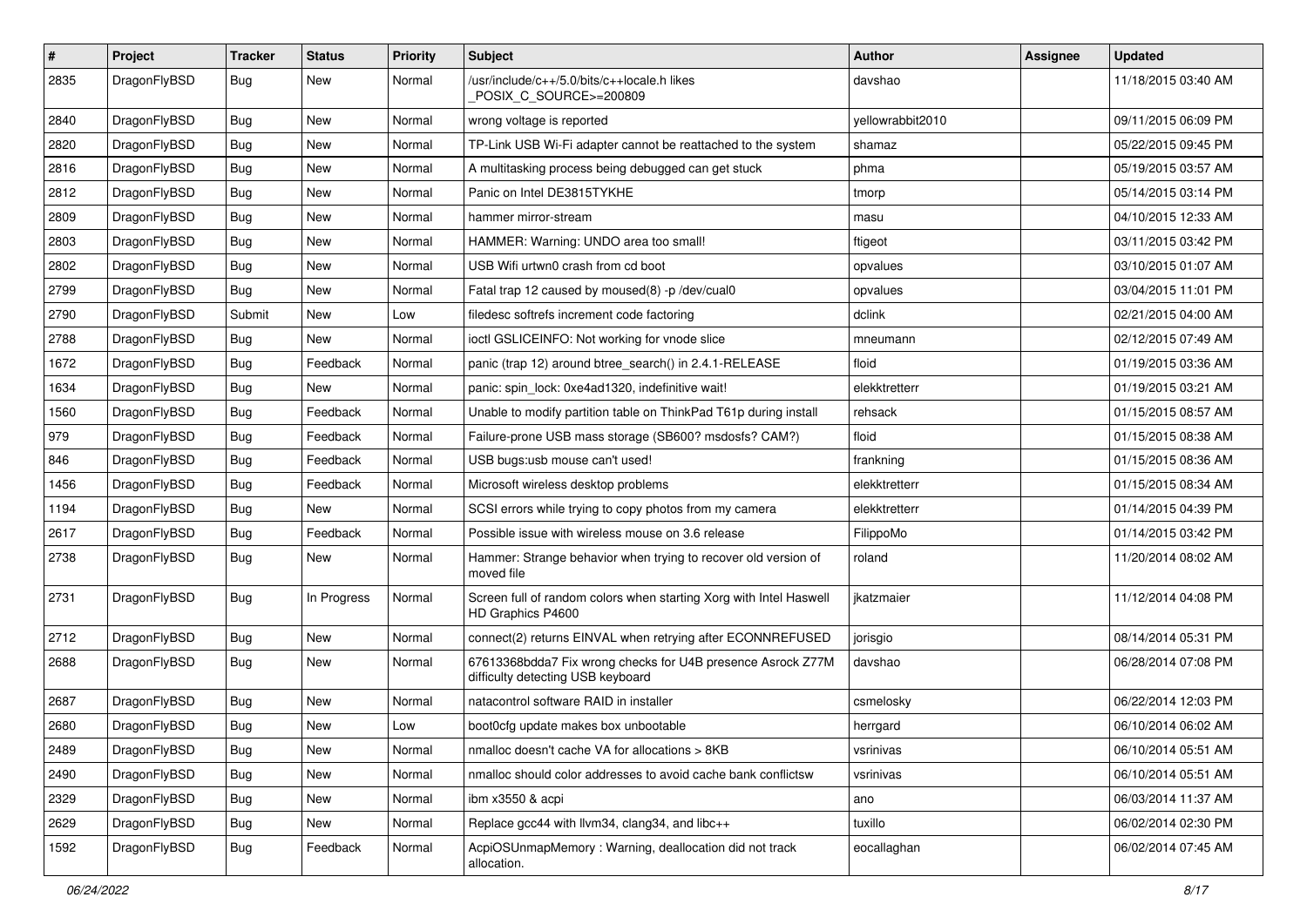| $\vert$ # | Project      | <b>Tracker</b> | <b>Status</b> | <b>Priority</b> | <b>Subject</b>                                                                                           | <b>Author</b>     | Assignee | <b>Updated</b>      |
|-----------|--------------|----------------|---------------|-----------------|----------------------------------------------------------------------------------------------------------|-------------------|----------|---------------------|
| 1330      | DragonFlyBSD | <b>Bug</b>     | Feedback      | Normal          | Hammer, usb disk, SYNCHRONIZE CACHE failure                                                              | josepht           |          | 06/02/2014 04:56 AM |
| 570       | DragonFlyBSD | Bug            | Feedback      | Normal          | 1.8.x: ACPI problems                                                                                     | qhwt+dfly         |          | 06/02/2014 03:45 AM |
| 2652      | DragonFlyBSD | <b>Bug</b>     | <b>New</b>    | Normal          | 189a0ff3761b47  ix: Implement MSI-X support locks up Lenovo<br>S10 Intel Atom n270                       | davshao           |          | 05/14/2014 01:55 AM |
| 1695      | DragonFlyBSD | <b>Bug</b>     | <b>New</b>    | Normal          | NFS-related system breakdown                                                                             | Anonymous         |          | 04/10/2014 12:35 AM |
| 2657      | DragonFlyBSD | Bug            | <b>New</b>    | High            | Needs acl to migrate our servers                                                                         | ferney            |          | 03/31/2014 11:37 AM |
| 2473      | DragonFlyBSD | <b>Bug</b>     | <b>New</b>    | Normal          | Kernel crash when trying to up the wpi0 device (Dfly<br>v3.3.0.758.g47388-DEVELOPMENT)                   | tomaz             |          | 02/24/2014 08:50 AM |
| 2619      | DragonFlyBSD | <b>Bug</b>     | <b>New</b>    | Normal          | DragonFly 3.6 can't be installed on a 6TB volume                                                         | ftigeot           |          | 02/23/2014 11:55 PM |
| 285       | DragonFlyBSD | Bug            | Feedback      | Low             | interrupt latency with re without ip address configured                                                  | thomas.nikolajsen |          | 02/20/2014 10:30 AM |
| 2645      | DragonFlyBSD | <b>Bug</b>     | <b>New</b>    | Normal          | panic with dsched fq and ioprio                                                                          | jyoung15          |          | 02/20/2014 07:29 AM |
| 1246      | DragonFlyBSD | Bug            | <b>New</b>    | Normal          | bad resolution (monitor desync) with livedvd                                                             | Przem0l           |          | 02/18/2014 06:29 AM |
| 989       | DragonFlyBSD | <b>Bug</b>     | <b>New</b>    | Normal          | installer/fdisk trouble with wrapped values                                                              | Discodestroyer    |          | 02/18/2014 06:27 AM |
| 1185      | DragonFlyBSD | Bug            | <b>New</b>    | High            | need a tool to merge changes into /etc                                                                   | wa1ter            |          | 02/18/2014 06:02 AM |
| 1193      | DragonFlyBSD | <b>Bug</b>     | New           | Normal          | kernel doesn't recognize cdrom drive                                                                     | nonsolosoft       |          | 01/25/2014 09:11 PM |
| 2626      | DragonFlyBSD | <b>Bug</b>     | <b>New</b>    | Normal          | iwn driver drops with error: "firmware error 'iwn intr: fatal firmware<br>error"                         | rodyaj            |          | 01/09/2014 05:50 AM |
| 2622      | DragonFlyBSD | Bug            | <b>New</b>    | Normal          | VAIO FIT15E fn keys support                                                                              | nonsolosoft       |          | 12/31/2013 01:31 AM |
| 2621      | DragonFlyBSD | <b>Bug</b>     | <b>New</b>    | Normal          | core dump using cdrom                                                                                    | nonsolosoft       |          | 12/27/2013 12:43 AM |
| 2620      | DragonFlyBSD | Bug            | <b>New</b>    | Normal          | moused problem                                                                                           | FilippoMo         |          | 12/20/2013 10:32 AM |
| 2618      | DragonFlyBSD | <b>Bug</b>     | <b>New</b>    | Normal          | mouse problem on RELEASE-3_6_0                                                                           | FilippoMo         |          | 12/20/2013 03:26 AM |
| 2556      | DragonFlyBSD | Bug            | Feedback      | Normal          | DragonFly v3.5.0.81.gd3479 - Process signal weirdness                                                    | tuxillo           |          | 12/17/2013 03:48 PM |
| 2611      | DragonFlyBSD | <b>Bug</b>     | <b>New</b>    | Normal          | Change in IP address results in network not working                                                      | phma              |          | 12/05/2013 07:55 PM |
| 2609      | DragonFlyBSD | Bug            | <b>New</b>    | Normal          | master: panic: assertion<br>"LWKT TOKEN HELD ANY(vm object token(object))" failed in<br>swp pager lookup | thomas.nikolajsen |          | 11/28/2013 11:36 AM |
| 2604      | DragonFlyBSD | <b>Bug</b>     | <b>New</b>    | Normal          | dell laptop does not boot with LATEST                                                                    | isenmann          |          | 11/20/2013 02:07 AM |
| 2598      | DragonFlyBSD | Bug            | <b>New</b>    | Normal          | i386 via USB Booting                                                                                     | mbzadegan         |          | 10/21/2013 02:28 AM |
| 2595      | DragonFlyBSD | Bug            | <b>New</b>    | Normal          | DragonFly 3.4.3 crashes on SUN Blade X6250 with Qlogic ISP 2432<br>FC card                               | Turvamies         |          | 10/07/2013 11:53 AM |
| 2586      | DragonFlyBSD | <b>Bug</b>     | <b>New</b>    | Normal          | pf: "modulate" state seems problematic                                                                   | srussell          |          | 09/25/2013 07:36 PM |
| 2569      | DragonFlyBSD | Bug            | <b>New</b>    | Normal          | ctime NFS                                                                                                | ferney            |          | 08/11/2013 04:35 AM |
| 2568      | DragonFlyBSD | <b>Bug</b>     | <b>New</b>    | Normal          | <b>AHCI panic</b>                                                                                        | josepht           |          | 06/07/2013 05:52 PM |
| 2565      | DragonFlyBSD | <b>Bug</b>     | <b>New</b>    | Normal          | "ifconfig ix0 up" panic                                                                                  | Itpig402a         |          | 06/03/2013 05:46 AM |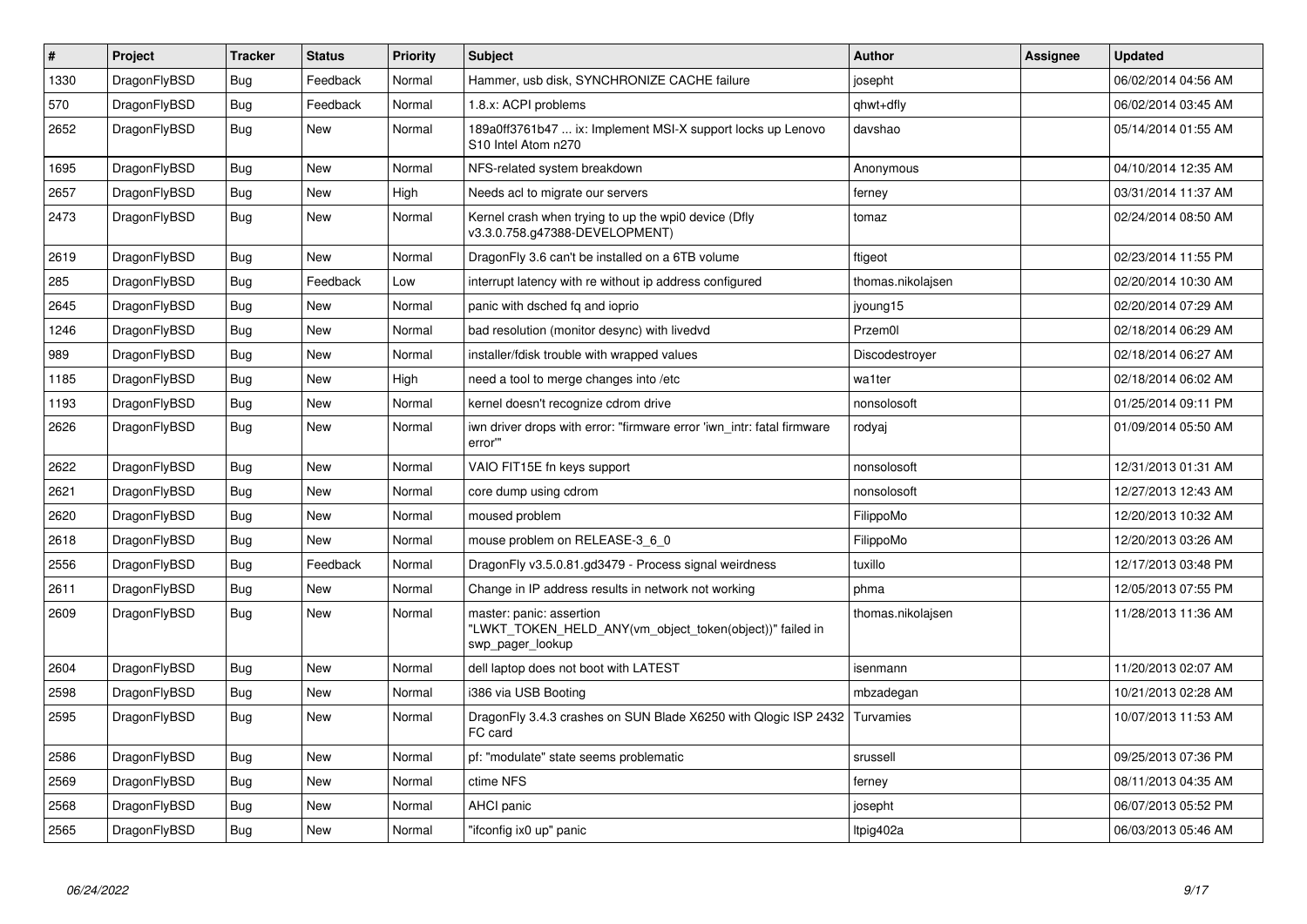| $\pmb{\#}$ | Project      | <b>Tracker</b> | <b>Status</b> | <b>Priority</b> | Subject                                                                                                                      | <b>Author</b>     | <b>Assignee</b> | <b>Updated</b>      |
|------------|--------------|----------------|---------------|-----------------|------------------------------------------------------------------------------------------------------------------------------|-------------------|-----------------|---------------------|
| 2557       | DragonFlyBSD | Bug            | New           | Normal          | stock 3.4.1 kernel halts during booting if dm and dm_target_crypt<br>are loaded and RAID controller is present               | phma              |                 | 05/12/2013 10:38 PM |
| 2552       | DragonFlyBSD | Bug            | New           | Low             | hammer recovery should indicate progress                                                                                     | phma              |                 | 05/03/2013 12:13 AM |
| 2547       | DragonFlyBSD | Bug            | <b>New</b>    | High            | crashed while doing a dry run of pkg rolling-replace                                                                         | phma              |                 | 04/18/2013 10:40 PM |
| 2136       | DragonFlyBSD | Bug            | <b>New</b>    | Normal          | socketpair() doesn't free file descriptors on copyout failure                                                                | vsrinivas         |                 | 04/05/2013 09:13 AM |
| 2535       | DragonFlyBSD | <b>Bug</b>     | New           | Normal          | Imap processes apparentlt blocked on disk I/O                                                                                | ftigeot           |                 | 04/02/2013 09:31 AM |
| 2529       | DragonFlyBSD | Bug            | New           | Low             | Sundance network adapter is not detected and attached                                                                        | kworr             |                 | 03/25/2013 02:29 AM |
| 2531       | DragonFlyBSD | Bug            | New           | Normal          | camcontrol fails to disable APM                                                                                              | m.lombardi85      |                 | 03/23/2013 12:28 PM |
| 1824       | DragonFlyBSD | Bug            | Feedback      | Normal          | kernel panic, x86, 2.7.3.859.ge5104                                                                                          | akirchhoff135014  |                 | 03/10/2013 07:49 AM |
| 1668       | DragonFlyBSD | Bug            | Feedback      | Normal          | Power button not working                                                                                                     | elekktretterr     |                 | 03/10/2013 06:22 AM |
| 1250       | DragonFlyBSD | Bug            | Feedback      | Normal          | Panic upon plugging an USB flash drive into the machine                                                                      | rumcic            |                 | 03/10/2013 05:17 AM |
| 1249       | DragonFlyBSD | Bug            | Feedback      | Normal          | panic: ffs vfree: freeing free inode                                                                                         | rumcic            |                 | 03/10/2013 05:13 AM |
| 1489       | DragonFlyBSD | Bug            | Feedback      | Normal          | panic: ufs dirbad: bad dir                                                                                                   | rumcic            |                 | 03/10/2013 04:34 AM |
| 1502       | DragonFlyBSD | Bug            | In Progress   | Normal          | Lock while deleting files from nohistory HAMMER directories                                                                  | hasso             |                 | 03/10/2013 04:28 AM |
| 1563       | DragonFlyBSD | Bug            | Feedback      | Normal          | reset(1) doesn't reset terminal to the defaults                                                                              | hasso             |                 | 03/10/2013 04:17 AM |
| 1144       | DragonFlyBSD | Bug            | Feedback      | Normal          | Incorrect clock under KVM                                                                                                    | msylvan           |                 | 03/09/2013 01:17 PM |
| 725        | DragonFlyBSD | Bug            | In Progress   | Low             | 'make distribution' fails w/'ro' /usr/obj                                                                                    | c.turner          |                 | 03/09/2013 01:01 PM |
| 331        | DragonFlyBSD | Bug            | In Progress   | Normal          | ftpsesame (aka Bridging S01E03)                                                                                              | bastyaelvtars     |                 | 03/09/2013 12:28 PM |
| 2520       | DragonFlyBSD | Bug            | New           | Normal          | panic: assertion "IS_SERIALIZED((ifp->if_serializer))" failed in<br>if_default_serialize_assert at /usr/src/sys/net/if.c:437 | ano               |                 | 03/09/2013 12:14 AM |
| 2493       | DragonFlyBSD | Bug            | New           | Normal          | vidcontrol: invalid video mode name                                                                                          | Svarov            |                 | 01/24/2013 09:55 AM |
| 2288       | DragonFlyBSD | Bug            | Feedback      | Normal          | Random IO performance loss introduced since January 1st                                                                      | lentferj          |                 | 01/23/2013 04:21 PM |
| 2396       | DragonFlyBSD | Bug            | Feedback      | High            | Latest 3.1 development version core dumps while destroying master<br><b>PFS</b>                                              | sgeorge           |                 | 01/23/2013 04:10 PM |
| 2436       | DragonFlyBSD | Bug            | New           | Normal          | panic: assertion "lp->lwp_qcpu == dd->cpuid" failed in<br>dfly_acquire_curproc                                               | thomas.nikolajsen |                 | 01/23/2013 11:07 AM |
| 2499       | DragonFlyBSD | Bug            | In Progress   | Urgent          | DRAGONFLY 3 2 lockd not responding correctly                                                                                 | Nerzhul           |                 | 01/22/2013 12:47 PM |
| 2453       | DragonFlyBSD | Bug            | <b>New</b>    | Normal          | panic: assertion "gd->gd spinlocks == $0$ " failed                                                                           | Johannes.Hofmann  |                 | 11/12/2012 12:54 PM |
| 2444       | DragonFlyBSD | Bug            | New           | Normal          | Crash during Hammer overnight cleanup                                                                                        | justin            |                 | 11/04/2012 07:58 AM |
| 2434       | DragonFlyBSD | Bug            | New           | Normal          | BTX Halted - Boot fails on USB/GUI                                                                                           | lucmv             |                 | 10/17/2012 08:12 PM |
| 1525       | DragonFlyBSD | Bug            | New           | Normal          | boehm-gc problems                                                                                                            | hasso             |                 | 10/13/2012 07:13 PM |
| 2430       | DragonFlyBSD | <b>Bug</b>     | New           | Normal          | Alternate Password Hash method                                                                                               | robin.carey1      |                 | 10/07/2012 06:28 AM |
| 2421       | DragonFlyBSD | <b>Bug</b>     | New           | High            | Kernel panic: vm_fault: page 0xc0f70000 not busy!                                                                            | lentferj          |                 | 10/03/2012 08:16 AM |
| 2423       | DragonFlyBSD | Bug            | New           | Urgent          | After multiple panics/locks, hitting KKASSERT in<br>hammer_init_cursor                                                       | rumcic            |                 | 09/18/2012 02:28 AM |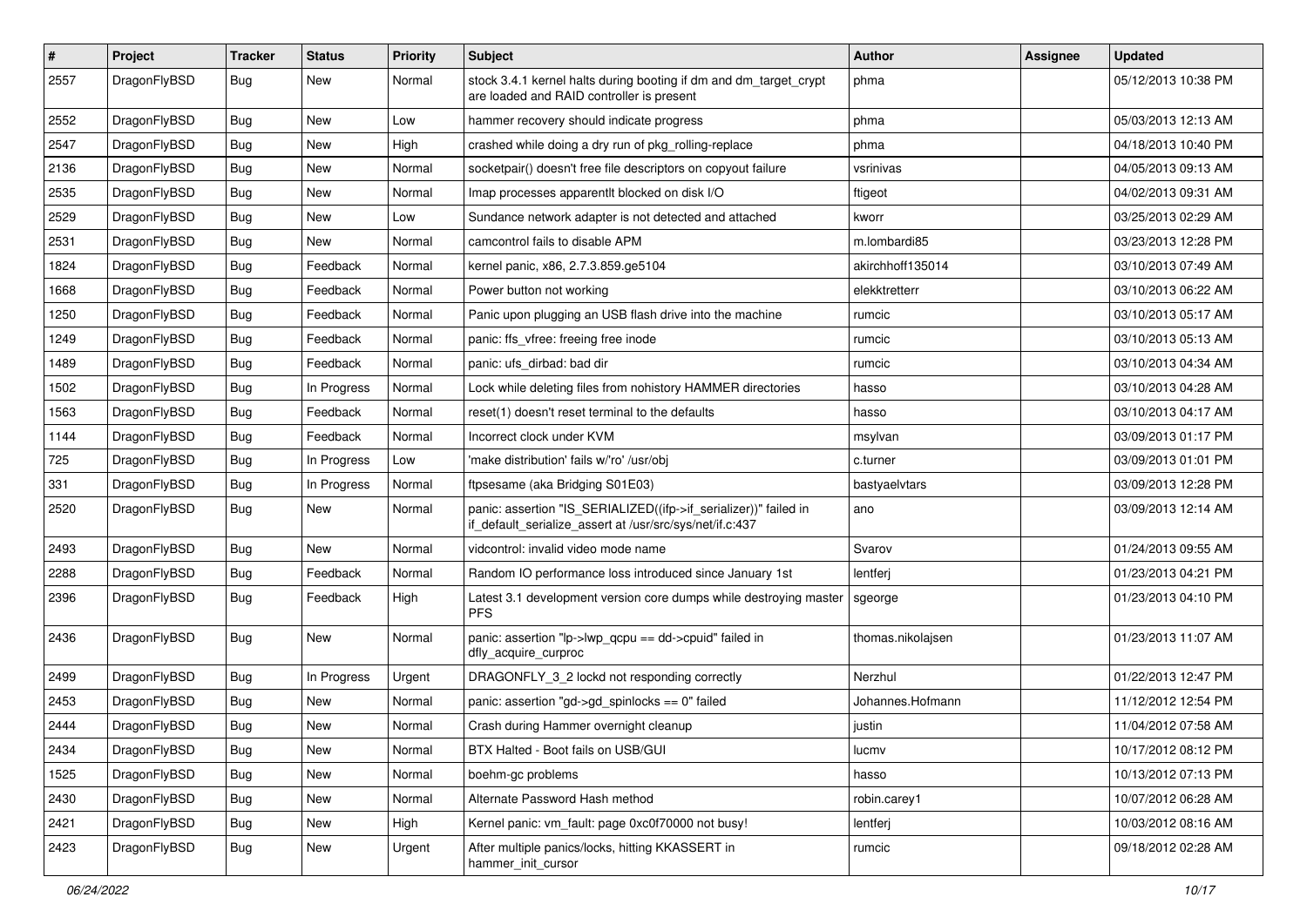| $\sharp$ | Project      | <b>Tracker</b> | <b>Status</b> | <b>Priority</b> | Subject                                                                                      | <b>Author</b>     | Assignee | <b>Updated</b>      |
|----------|--------------|----------------|---------------|-----------------|----------------------------------------------------------------------------------------------|-------------------|----------|---------------------|
| 2182     | DragonFlyBSD | Bug            | <b>New</b>    | Normal          | if_msk PHY FIFO underrun/overflow                                                            | nonsolosoft       |          | 09/03/2012 06:39 AM |
| 2296     | DragonFlyBSD | Bug            | In Progress   | High            | panic: assertion "m->wire count > 0" failed                                                  | thomas.nikolajsen |          | 08/30/2012 06:09 AM |
| 2412     | DragonFlyBSD | <b>Bug</b>     | <b>New</b>    | Normal          | wlan0 fails to get address via dhclient                                                      | nonsolosoft       |          | 08/30/2012 05:55 AM |
| 2403     | DragonFlyBSD | <b>Bug</b>     | <b>New</b>    | Low             | newfs -E doesn't handle /dev/serno device names properly                                     | ftigeot           |          | 08/17/2012 05:07 AM |
| 2369     | DragonFlyBSD | <b>Bug</b>     | <b>New</b>    | Normal          | panic: Bad link elm 0xffffffe07edf6068 next->prev != elm                                     | jaydg             |          | 08/15/2012 03:04 AM |
| 2347     | DragonFlyBSD | <b>Bug</b>     | Feedback      | High            | Hammer PFSes destroy does not give back full space allocated to<br><b>PFS</b>                | sgeorge           |          | 07/19/2012 01:11 AM |
| 2084     | DragonFlyBSD | Bug            | New           | Normal          | DFBSD v2.11.0.242.g4d317 - panic: zone: entry not free                                       | tuxillo           |          | 07/03/2012 01:23 AM |
| 2389     | DragonFlyBSD | <b>Bug</b>     | <b>New</b>    | Normal          | computer crashed while listing processes                                                     | phma              |          | 06/18/2012 02:49 PM |
| 2387     | DragonFlyBSD | Bug            | <b>New</b>    | Normal          | hammer ignores -t during dedup                                                               | phma              |          | 06/17/2012 12:30 PM |
| 2371     | DragonFlyBSD | <b>Bug</b>     | <b>New</b>    | Normal          | Timezone problem with America/Sao_Paulo                                                      | raitech           |          | 05/17/2012 01:42 PM |
| 2061     | DragonFlyBSD | Bug            | <b>New</b>    | Normal          | USB keyboard boot panic                                                                      | sjg               |          | 05/04/2012 12:20 AM |
| 2316     | DragonFlyBSD | Bug            | New           | Normal          | Ungraceful invalid password handling for adding a new user in the<br>installer               | rune              |          | 04/27/2012 11:23 PM |
| 2351     | DragonFlyBSD | Bug            | In Progress   | Normal          | DFBSD v3.1.0.579.g44ccf - Stuck during startup, random freezes                               | tuxillo           |          | 04/24/2012 08:21 AM |
| 2345     | DragonFlyBSD | <b>Bug</b>     | In Progress   | Normal          | DFBSD v3.1.0.457.gd679f - NFS panic on diskless station                                      | tuxillo           |          | 04/07/2012 05:22 PM |
| 2090     | DragonFlyBSD | <b>Bug</b>     | Feedback      | Normal          | snd_hda does not support headphone automute                                                  | justin            |          | 03/29/2012 08:03 PM |
| 2331     | DragonFlyBSD | Bug            | New           | Normal          | reading mouse mode from unopen file descriptor hangs mouse<br>driver                         | phma              |          | 03/14/2012 09:43 AM |
| 2324     | DragonFlyBSD | Bug            | New           | Normal          | natacotrol support > 2TB not working even after the ftigeot patch                            | zenny             |          | 03/03/2012 01:00 AM |
| 1669     | DragonFlyBSD | Bug            | In Progress   | Normal          | Drive wont open using button                                                                 | elekktretterr     |          | 02/29/2012 12:05 PM |
| 1860     | DragonFlyBSD | Bug            | Feedback      | Normal          | Panic while creating UFS fs on vn(4) for initrd                                              | matthias          |          | 02/29/2012 07:16 AM |
| 2081     | DragonFlyBSD | Bug            | Feedback      | Normal          | Panic on device "detach" / "failure"                                                         | vsrinivas         |          | 02/29/2012 07:11 AM |
| 2319     | DragonFlyBSD | <b>Bug</b>     | <b>New</b>    | Normal          | crypt/passwd forward compat                                                                  | c.turner1         |          | 02/28/2012 12:39 PM |
| 2311     | DragonFlyBSD | <b>Bug</b>     | New           | Normal          | Xorg crash having something to do with drm                                                   | phma              |          | 02/22/2012 09:59 AM |
| 2297     | DragonFlyBSD | Bug            | <b>New</b>    | Normal          | strange NFS (client) error messages / problems                                               | Anonymous         |          | 02/19/2012 02:59 PM |
| 2308     | DragonFlyBSD | <b>Bug</b>     | New           | Normal          | System freeze when unloading snd_hda                                                         | jaydg             |          | 02/19/2012 07:15 AM |
| 2306     | DragonFlyBSD | <b>Bug</b>     | New           | Normal          | a crash starts the kernel debugger in text mode, but just reboots in<br>X                    | phma              |          | 02/11/2012 08:02 PM |
| 2292     | DragonFlyBSD | Bug            | New           | Normal          | re interface with jumbo frames (mtu larger than 1500) hangs after<br>some traffic            | Anonymous         |          | 01/31/2012 12:11 AM |
| 2283     | DragonFlyBSD | <b>Bug</b>     | New           | Normal          | DFBSD DragonFly v2.13.0.957.g4f459 - pmap_release: page<br>should already be gone 0xc27120bc | tuxillo           |          | 01/23/2012 03:03 AM |
| 2141     | DragonFlyBSD | <b>Bug</b>     | New           | Urgent          | loader and/or documentation broken                                                           | sjg               |          | 01/20/2012 10:51 AM |
| 2282     | DragonFlyBSD | <b>Bug</b>     | In Progress   | Normal          | gdb segfaults with certain corefiles                                                         | tuxillo           |          | 01/18/2012 04:40 PM |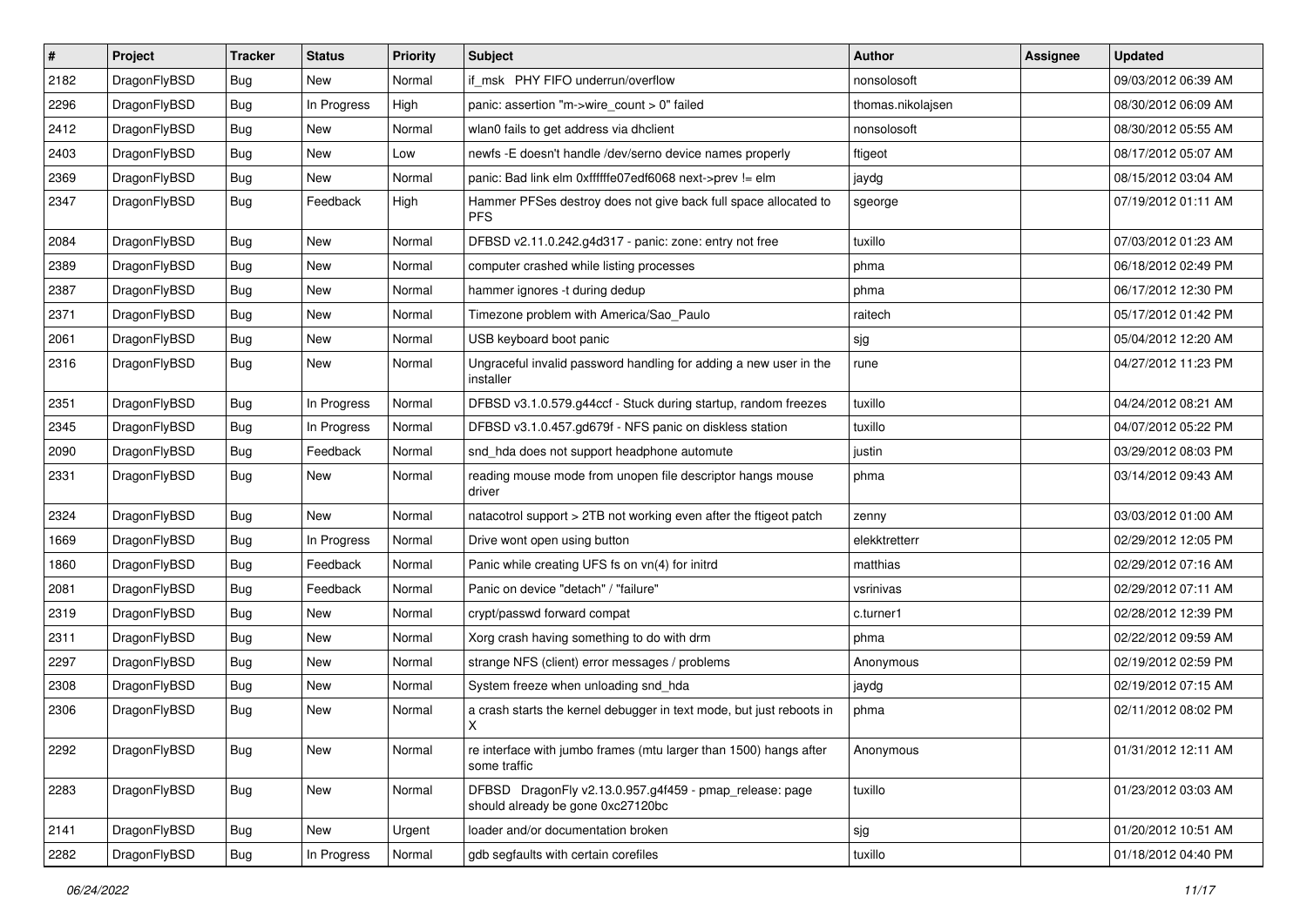| $\pmb{\#}$ | Project      | <b>Tracker</b> | <b>Status</b> | <b>Priority</b> | Subject                                                                                                    | <b>Author</b> | Assignee | <b>Updated</b>      |
|------------|--------------|----------------|---------------|-----------------|------------------------------------------------------------------------------------------------------------|---------------|----------|---------------------|
| 2254       | DragonFlyBSD | Bug            | New           | Normal          | panic: assertion "ref < &td->td_toks_end" failed in lwkt_gettoken at<br>/usr/src/sys/kern/lwkt_token.c:588 | eocallaghan   |          | 12/05/2011 10:21 PM |
| 2167       | DragonFlyBSD | Bug            | New           | Normal          | shutdown/reboot fails after uptime msg                                                                     | marino        |          | 11/28/2011 03:01 AM |
| 2248       | DragonFlyBSD | Bug            | <b>New</b>    | Normal          | sysctl panic                                                                                               | pavalos       |          | 11/23/2011 06:23 PM |
| 2245       | DragonFlyBSD | Bug            | New           | Normal          | panic: assertion "ref < &td->td_toks_end" failed in lwkt_gettoken at<br>/usr/src/sys/kern/lwkt_token.c:588 | juanfra684    |          | 11/22/2011 07:41 PM |
| 2224       | DragonFlyBSD | Bug            | <b>New</b>    | Normal          | v2.13.0.291.gaa7ec - Panic on fq while installing world                                                    | tuxillo       |          | 11/18/2011 01:40 AM |
| 2210       | DragonFlyBSD | Bug            | New           | Normal          | Bugtracker cannot assign default project for new users                                                     | ahuete.devel  |          | 11/17/2011 11:30 AM |
| 2199       | DragonFlyBSD | Bug            | <b>New</b>    | Normal          | screen segfaults if utmpx isn't present                                                                    | pavalos       |          | 11/15/2011 10:52 PM |
| 2098       | DragonFlyBSD | Submit         | New           | Normal          | [PATCH] correct ath man page example<br>(/usr/src/share/man/man4/ath.4)                                    | nobody        |          | 11/15/2011 12:27 AM |
| 2171       | DragonFlyBSD | Bug            | New           | Normal          | DFBSD v2.13.0.151.gdc8442 - panic: assertion "(*ptep &<br>$(PG_MANAGED PG_V)) == PG_V''$                   | tuxillo       |          | 11/04/2011 05:06 PM |
| 2045       | DragonFlyBSD | Bug            | New           | Normal          | ral(4): Fatal trap 12: page fault while in kernel mode (two panics)                                        | herrgard      |          | 11/03/2011 05:34 PM |
| 2166       | DragonFlyBSD | Bug            | New           | Normal          | DFBSD v2.13.0.109.g05b9d - Strange lockups                                                                 | tuxillo       |          | 10/29/2011 11:20 AM |
| 2161       | DragonFlyBSD | Bug            | New           | Normal          | Outdated xorg.conf file gets installed into etc and screws up mouse                                        | eocallaghan   |          | 10/27/2011 01:51 PM |
| 2164       | DragonFlyBSD | Bug            | <b>New</b>    | Normal          | panic on reboot from usb.                                                                                  | eocallaghan   |          | 10/27/2011 09:29 AM |
| 2158       | DragonFlyBSD | Bug            | New           | Normal          | iwn panics with assertion on boot.                                                                         | eocallaghan   |          | 10/24/2011 04:13 PM |
| 2154       | DragonFlyBSD | Bug            | New           | Normal          | vkernel copyout() doesn't return EFAULT on error                                                           | vsrinivas     |          | 10/20/2011 03:53 AM |
| 2153       | DragonFlyBSD | Bug            | New           | Normal          | Too many unuseful warnings at boot                                                                         | juanfra684    |          | 10/18/2011 10:16 PM |
| 2140       | DragonFlyBSD | Bug            | New           | High            | hammer io delallocate panic with 'duplicate entry' message                                                 | ttw           |          | 10/07/2011 12:22 PM |
| 2138       | DragonFlyBSD | Bug            | <b>New</b>    | Normal          | > 100% CPU usage                                                                                           | robin.carey1  |          | 09/26/2011 12:20 PM |
| 2129       | DragonFlyBSD | Bug            | New           | Normal          | DFBSD v2.11.0.661.gf9438 i386 - panic: lockmgr thrd_sleep                                                  | tuxillo       |          | 09/05/2011 09:49 AM |
| 2124       | DragonFlyBSD | Bug            | <b>New</b>    | Normal          | getty repeating too quickly on port /dev/ttyv0                                                             | sgeorge.ml    |          | 09/01/2011 04:28 AM |
| 2125       | DragonFlyBSD | Bug            | New           | Normal          | Weird garbage in dmesg                                                                                     | herrgard      |          | 08/30/2011 08:04 PM |
| 2123       | DragonFlyBSD | Bug            | <b>New</b>    | Normal          | hammer is losing files                                                                                     | schmir        |          | 08/30/2011 07:56 PM |
| 2115       | DragonFlyBSD | Bug            | New           | Normal          | [msk] system freeze after receive some paquet                                                              | bsdsx         |          | 08/22/2011 10:22 AM |
| 2117       | DragonFlyBSD | Bug            | New           | High            | ACPI and/or bce(4) problem with 2.11.0.673.g0d557 on HP DL380<br>G6                                        | pauska        |          | 08/22/2011 10:15 AM |
| 2107       | DragonFlyBSD | Bug            | New           | Normal          | 2.10.1 sata dvd drive issue                                                                                | ausppc        |          | 07/31/2011 08:41 PM |
| 2104       | DragonFlyBSD | Bug            | New           | Normal          | network configuration seg. fault on install CD                                                             | navratil      |          | 07/26/2011 07:55 AM |
| 2099       | DragonFlyBSD | <b>Bug</b>     | New           | Normal          | page fault panic in vm system                                                                              | pavalos       |          | 07/10/2011 08:51 AM |
| 1867       | DragonFlyBSD | Bug            | New           | Normal          | it(4) motherboard and fan problems                                                                         | tuxillo       |          | 07/08/2011 10:48 AM |
| 2095       | DragonFlyBSD | <b>Bug</b>     | New           | Low             | Running installer post-install: Unsupported DFUI transport "                                               | greenrd       |          | 06/26/2011 09:20 AM |
| 2094       | DragonFlyBSD | Bug            | New           | Normal          | Segfault when gdb printing backtrace from core dump                                                        | greenrd       |          | 06/25/2011 04:14 PM |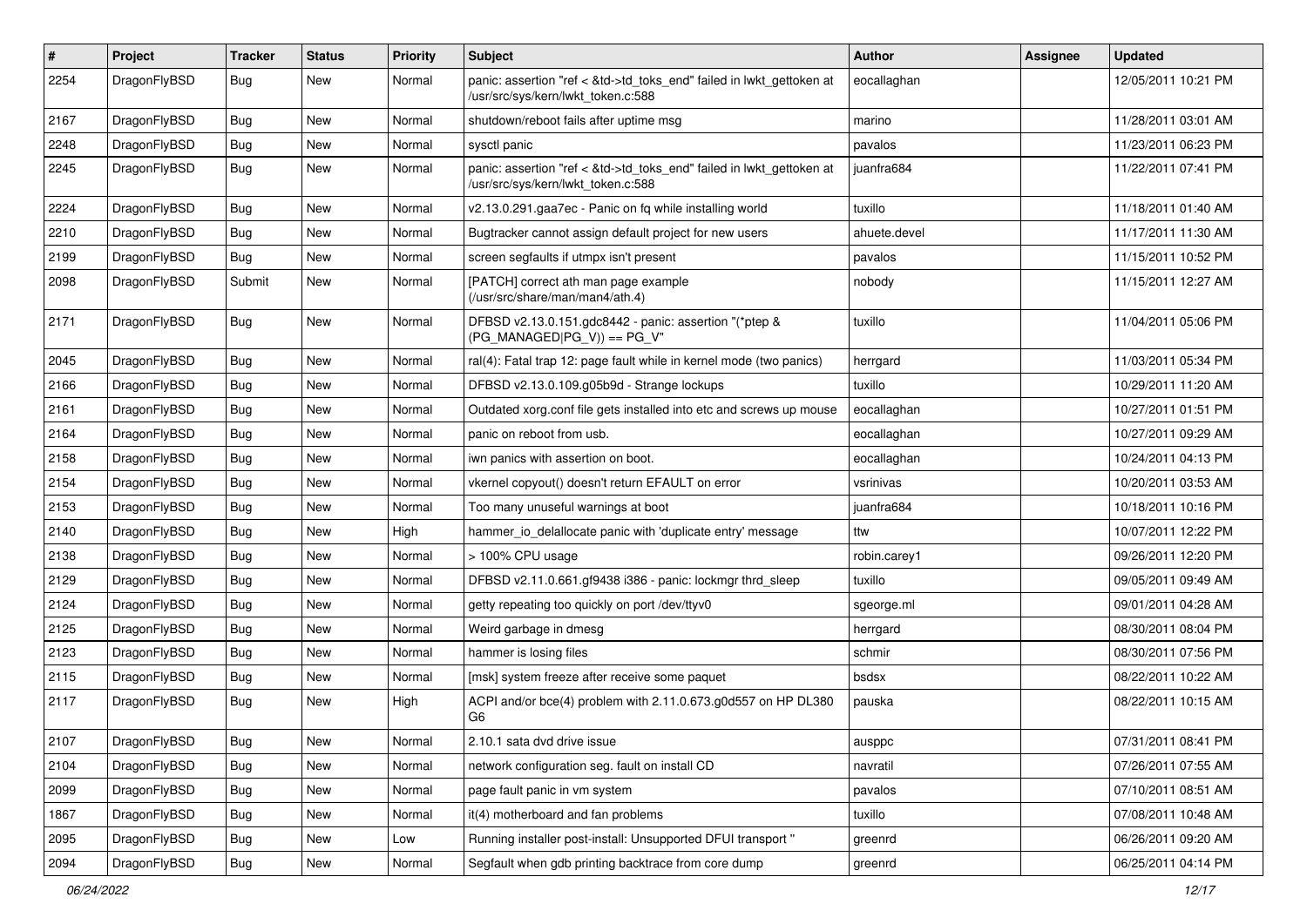| $\sharp$ | Project      | <b>Tracker</b> | <b>Status</b> | <b>Priority</b> | Subject                                                                                       | <b>Author</b>      | <b>Assignee</b> | <b>Updated</b>      |
|----------|--------------|----------------|---------------|-----------------|-----------------------------------------------------------------------------------------------|--------------------|-----------------|---------------------|
| 2071     | DragonFlyBSD | Bug            | New           | High            | Panic on assertion: $(int)(flag->seq - seq) > 0$ in hammer flusher flush<br>after inode error | vsrinivas          |                 | 06/12/2011 07:59 AM |
| 2085     | DragonFlyBSD | Bug            | <b>New</b>    | Normal          | panic: assertion: (m->flags & PG_MAPPED) == 0 in<br>vm page free tog                          | vsrinivas          |                 | 06/10/2011 07:48 AM |
| 2080     | DragonFlyBSD | Bug            | <b>New</b>    | Normal          | panic: lockmgr thrd sleep: called from interrupt, ipi, or hard code<br>section                | rumcic             |                 | 05/30/2011 05:06 PM |
| 2082     | DragonFlyBSD | Bug            | <b>New</b>    | Normal          | dfbsd 2.10.1 amd64 - mc port build error with 'bmake bin-install'                             | sun-doctor         |                 | 05/25/2011 07:18 PM |
| 2078     | DragonFlyBSD | Bug            | New           | Normal          | DFBSD i386 v2.11.0.201.g3ed2f - Panic during installworld into a<br>vn0 device                | tuxillo            |                 | 05/19/2011 07:50 PM |
| 2077     | DragonFlyBSD | Bug            | <b>New</b>    | Normal          | USB devices conflicting                                                                       | srussell           |                 | 05/17/2011 05:12 PM |
| 2072     | DragonFlyBSD | <b>Bug</b>     | New           | Normal          | Fatal trap 12: stopped at lwkt_send_ipiq3                                                     | rumcic             |                 | 05/17/2011 04:12 AM |
| 2075     | DragonFlyBSD | <b>Bug</b>     | New           | Normal          | pflogd on x86_64                                                                              | fanch              |                 | 05/16/2011 04:04 PM |
| 1874     | DragonFlyBSD | <b>Bug</b>     | New           | Normal          | mpd listening on all IPs, accepting only on one                                               | rumcic             |                 | 05/08/2011 01:01 PM |
| 2052     | DragonFlyBSD | <b>Bug</b>     | <b>New</b>    | Normal          | Kernel panic: CPU APIC ID out of range                                                        | Anonymous          |                 | 05/02/2011 11:06 AM |
| 2055     | DragonFlyBSD | Bug            | <b>New</b>    | Normal          | $ssh + IPV6 + bridge \Rightarrow$ connection freezes                                          | steve              |                 | 04/24/2011 07:13 PM |
| 2051     | DragonFlyBSD | <b>Bug</b>     | New           | Normal          | No ipv6 lan route entry created on 2.10                                                       | ftigeot            |                 | 04/21/2011 10:37 AM |
| 2048     | DragonFlyBSD | <b>Bug</b>     | New           | Normal          | panic: ffs_sync: rofs mod                                                                     | pavalos            |                 | 04/12/2011 05:45 AM |
| 1984     | DragonFlyBSD | Bug            | <b>New</b>    | Normal          | hammer mount fails after crash - HAMMER: FIFO record bad head<br>signature                    | thomas.nikolaisen  |                 | 03/08/2011 06:57 PM |
| 2004     | DragonFlyBSD | Bug            | <b>New</b>    | Normal          | LWKT_WAIT_IPIQ panic                                                                          | steve              |                 | 03/08/2011 05:46 PM |
| 2008     | DragonFlyBSD | <b>Bug</b>     | <b>New</b>    | Normal          | lwkt_setcpu_remote: td->td_flags 00800621 console flood                                       | pavalos            |                 | 03/06/2011 09:37 PM |
| 2020     | DragonFlyBSD | <b>Bug</b>     | <b>New</b>    | Low             | Port brcm80211 driver from Linux to DragonFly BSD                                             | studer             |                 | 03/05/2011 10:54 PM |
| 1990     | DragonFlyBSD | Bug            | <b>New</b>    | Normal          | /mnt too large to mount                                                                       | peur.neu           |                 | 02/16/2011 11:24 PM |
| 1873     | DragonFlyBSD | <b>Bug</b>     | New           | Normal          | Panic upon usb mouse detach and reattaching                                                   | rumcic             |                 | 02/01/2011 09:53 AM |
| 1949     | DragonFlyBSD | <b>Bug</b>     | <b>New</b>    | Normal          | iwn panic                                                                                     | pavalos            |                 | 01/30/2011 03:21 AM |
| 1961     | DragonFlyBSD | <b>Bug</b>     | <b>New</b>    | Normal          | Can't create dump from DDB                                                                    | shamaz             |                 | 01/29/2011 09:02 PM |
| 1884     | DragonFlyBSD | <b>Bug</b>     | <b>New</b>    | Normal          | System completely freezes while listening music (devbuf: malloc<br>limit exceeded)            | shamaz             |                 | 01/24/2011 05:00 PM |
| 1959     | DragonFlyBSD | <b>Bug</b>     | New           | Normal          | DFBSD v2.9.1.422.gc98f2 - Panic during boot - IPv6 and PF                                     | tuxillo            |                 | 01/13/2011 03:37 AM |
| 1951     | DragonFlyBSD | Bug            | <b>New</b>    | Normal          | dma timeouts at phyaddr on a good hdd                                                         | peur.neu           |                 | 01/04/2011 07:12 AM |
| 1944     | DragonFlyBSD | <b>Bug</b>     | New           | Normal          | panic: backing_object 0xdea7b258 was somehow re-referenced<br>during collapse!                | sepherosa          |                 | 12/27/2010 02:06 AM |
| 1943     | DragonFlyBSD | <b>Bug</b>     | <b>New</b>    | Normal          | hammer assertion panic                                                                        | peter              |                 | 12/27/2010 12:45 AM |
| 1941     | DragonFlyBSD | <b>Bug</b>     | <b>New</b>    | Normal          | wlan config crash                                                                             | abandon.every.hope |                 | 12/24/2010 07:54 PM |
| 599      | DragonFlyBSD | <b>Bug</b>     | New           | Urgent          | 1.9.0 reproducable panic                                                                      | pavalos            |                 | 12/22/2010 01:08 AM |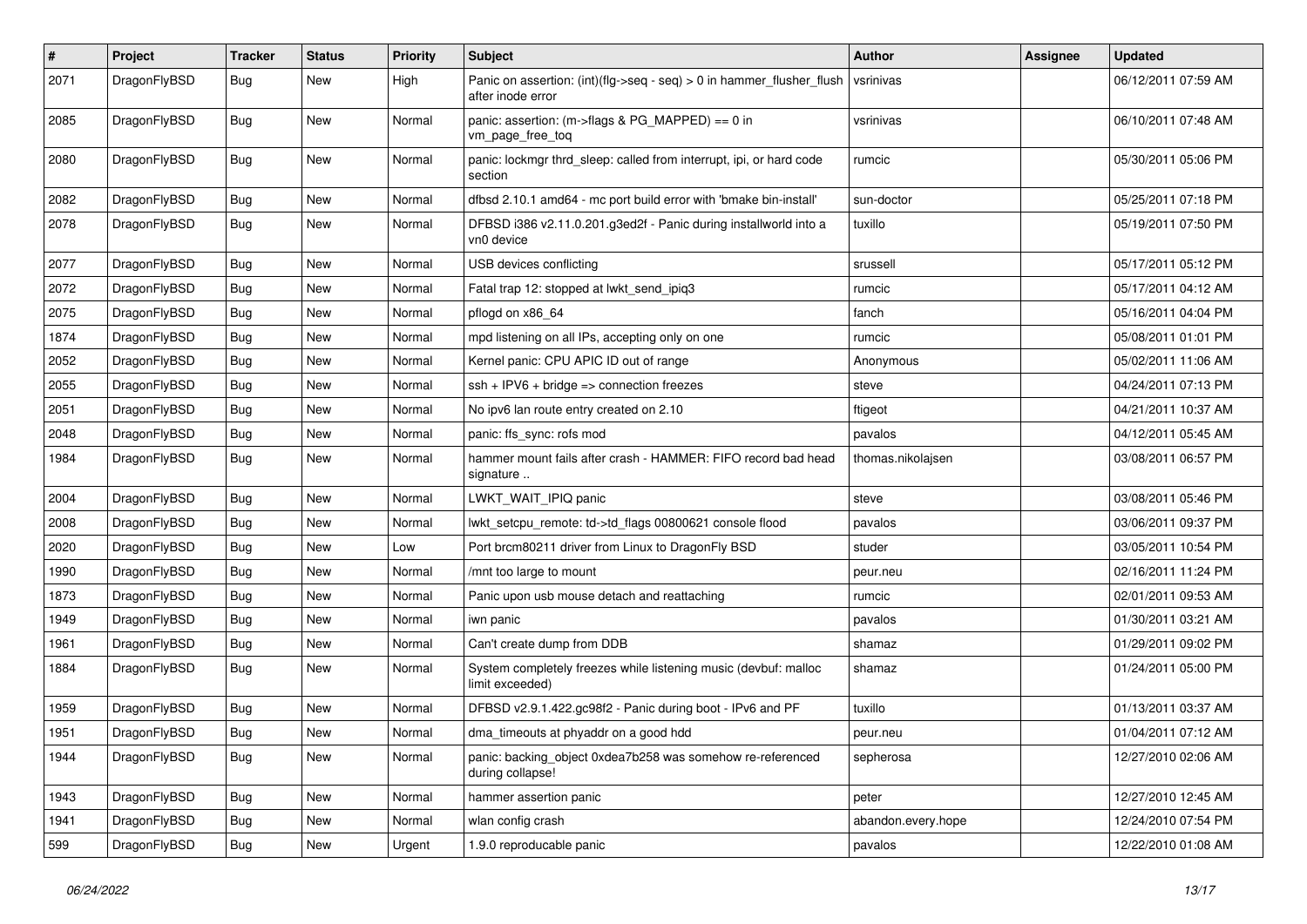| $\pmb{\#}$ | Project      | <b>Tracker</b> | <b>Status</b> | <b>Priority</b> | Subject                                                                                                                                                                                           | <b>Author</b> | Assignee | <b>Updated</b>      |
|------------|--------------|----------------|---------------|-----------------|---------------------------------------------------------------------------------------------------------------------------------------------------------------------------------------------------|---------------|----------|---------------------|
| 1939       | DragonFlyBSD | Bug            | <b>New</b>    | Normal          | Panic on nightly build and stress test box                                                                                                                                                        | lentferj      |          | 12/18/2010 08:41 AM |
| 1935       | DragonFlyBSD | Bug            | <b>New</b>    | Normal          | mouse does not work after switching between x and console                                                                                                                                         | shamaz        |          | 12/13/2010 10:06 AM |
| 1463       | DragonFlyBSD | <b>Bug</b>     | New           | Normal          | Mountroot before drives are initialized                                                                                                                                                           | elekktretterr |          | 12/07/2010 01:30 PM |
| 1923       | DragonFlyBSD | Bug            | New           | Normal          | Abysmal NFS performance with IPv6                                                                                                                                                                 | ftigeot       |          | 12/05/2010 09:34 PM |
| 1917       | DragonFlyBSD | Bug            | New           | Normal          | panic: assertion: (RB EMPTY(&ip->rec tree) && (ip->flags &<br>HAMMER_INODE_XDIRTY) == 0)    (!RB_EMPTY(&ip->rec_tree)<br>&& (ip->flags & HAMMER_INODE_XDIRTY) != 0) in<br>hammer_flush_inode_done | qhwt.dfly     |          | 11/24/2010 03:23 AM |
| 1920       | DragonFlyBSD | Bug            | <b>New</b>    | High            | system hangs                                                                                                                                                                                      | zhtw          |          | 11/22/2010 08:59 AM |
| 1916       | DragonFlyBSD | Bug            | New           | Normal          | Constant crashes on x86_64 with UFS                                                                                                                                                               | lentferj      |          | 11/21/2010 07:40 PM |
| 1913       | DragonFlyBSD | Bug            | New           | Normal          | panic: assertion: ip->flush_state != HAMMER_FST_FLUSH in<br>hammer_flush_inode_core                                                                                                               | swildner      |          | 11/20/2010 05:27 PM |
| 1907       | DragonFlyBSD | Bug            | <b>New</b>    | Normal          | Hammer crash in hammer_flusher_flush()                                                                                                                                                            | swildner      |          | 11/11/2010 05:07 AM |
| 1882       | DragonFlyBSD | <b>Bug</b>     | New           | Low             | Idea for handling new USB vendor/device codes                                                                                                                                                     | bmk           |          | 10/20/2010 12:15 PM |
| 1786       | DragonFlyBSD | Bug            | New           | Normal          | Calling NULL function pointer initiates panic loop                                                                                                                                                | sjg           |          | 10/11/2010 05:28 PM |
| 1861       | DragonFlyBSD | Bug            | New           | Normal          | panic via kprintf (lockmgr called in a hard section)                                                                                                                                              | vsrinivas     |          | 10/11/2010 12:56 AM |
| 2353       | DragonFlyBSD | Bug            | In Progress   | Normal          | panic: assertion "gd->gd_spinlocks_wr == 0" failed in<br>bsd4_schedulerclock                                                                                                                      | jaydg         | alexh    | 11/28/2012 01:57 AM |
| 2100       | DragonFlyBSD | Bug            | Feedback      | Normal          | devfs related panic                                                                                                                                                                               | sepherosa     | alexh    | 07/10/2011 02:29 PM |
| 1538       | DragonFlyBSD | Bug            | New           | Low             | mountroot should probe file systems                                                                                                                                                               | corecode      | alexh    | 11/24/2010 06:35 PM |
| 1430       | DragonFlyBSD | Bug            | <b>New</b>    | Normal          | Buggy w(1)?                                                                                                                                                                                       | hasso         | alexh    | 11/24/2010 08:09 AM |
| 1127       | DragonFlyBSD | <b>Bug</b>     | Feedback      | Low             | cdrom drive not detected                                                                                                                                                                          | tgr           | corecode | 01/15/2015 08:55 AM |
| 1831       | DragonFlyBSD | Bug            | Feedback      | High            | HAMMER "malloc limit exceeded" panic                                                                                                                                                              | eocallaghan   | dillon   | 06/04/2022 04:38 AM |
| 1411       | DragonFlyBSD | Bug            | Feedback      | Normal          | Burning doesn't work with ahci(4)                                                                                                                                                                 | hasso         | dillon   | 05/11/2021 04:00 AM |
| 3154       | DragonFlyBSD | Submit         | New           | Normal          | Update serial handling in bootloader                                                                                                                                                              | ddegroot      | dillon   | 11/06/2018 11:21 PM |
| 2819       | DragonFlyBSD | Bug            | In Progress   | Normal          | Random micro system freezes after a week of uptime                                                                                                                                                | ftigeot       | dillon   | 08/16/2015 08:46 PM |
| 2092       | DragonFlyBSD | <b>Bug</b>     | New           | Normal          | Panic: Bad link elm 0x next->prev != elm                                                                                                                                                          | masterblaster | dillon   | 12/04/2011 12:49 PM |
| 2037       | DragonFlyBSD | Bug            | Feedback      | Normal          | Panic Bad link elm while building packages                                                                                                                                                        | ftigeot       | dillon   | 04/21/2011 07:20 AM |
| 1593       | DragonFlyBSD | <b>Bug</b>     | Feedback      | Normal          | panic: assertion: ccb == ap->ap_err_ccb in ahci_put_err_ccb                                                                                                                                       | ftigeot       | ftigeot  | 05/15/2022 05:09 AM |
| 3031       | DragonFlyBSD | Submit         | In Progress   | Normal          | Update drm/radeon to Linux 4.7.10 as much as possible                                                                                                                                             | davshao       | ftigeot  | 08/19/2021 12:33 PM |
| 2870       | DragonFlyBSD | Bug            | New           | High            | Broken text and icons when glamor acceleration is used                                                                                                                                            | 375gnu        | ftigeot  | 01/31/2016 12:13 AM |
| 1964       | DragonFlyBSD | Bug            | New           | Normal          | iwn (panic assertion : wlan assert serialized)                                                                                                                                                    | sjmm.ptr      | josepht  | 02/01/2011 12:57 PM |
| 1946       | DragonFlyBSD | <b>Bug</b>     | New           | Normal          | ieee80211 panic                                                                                                                                                                                   | pavalos       | josepht  | 01/27/2011 06:00 PM |
| 385        | DragonFlyBSD | <b>Bug</b>     | Feedback      | Low             | Mail archive address removal                                                                                                                                                                      | justin        | justin   | 03/09/2013 11:24 AM |
| 1969       | DragonFlyBSD | Bug            | New           | Normal          | pf-related network problem                                                                                                                                                                        | pavalos       | lentferj | 02/01/2011 06:57 PM |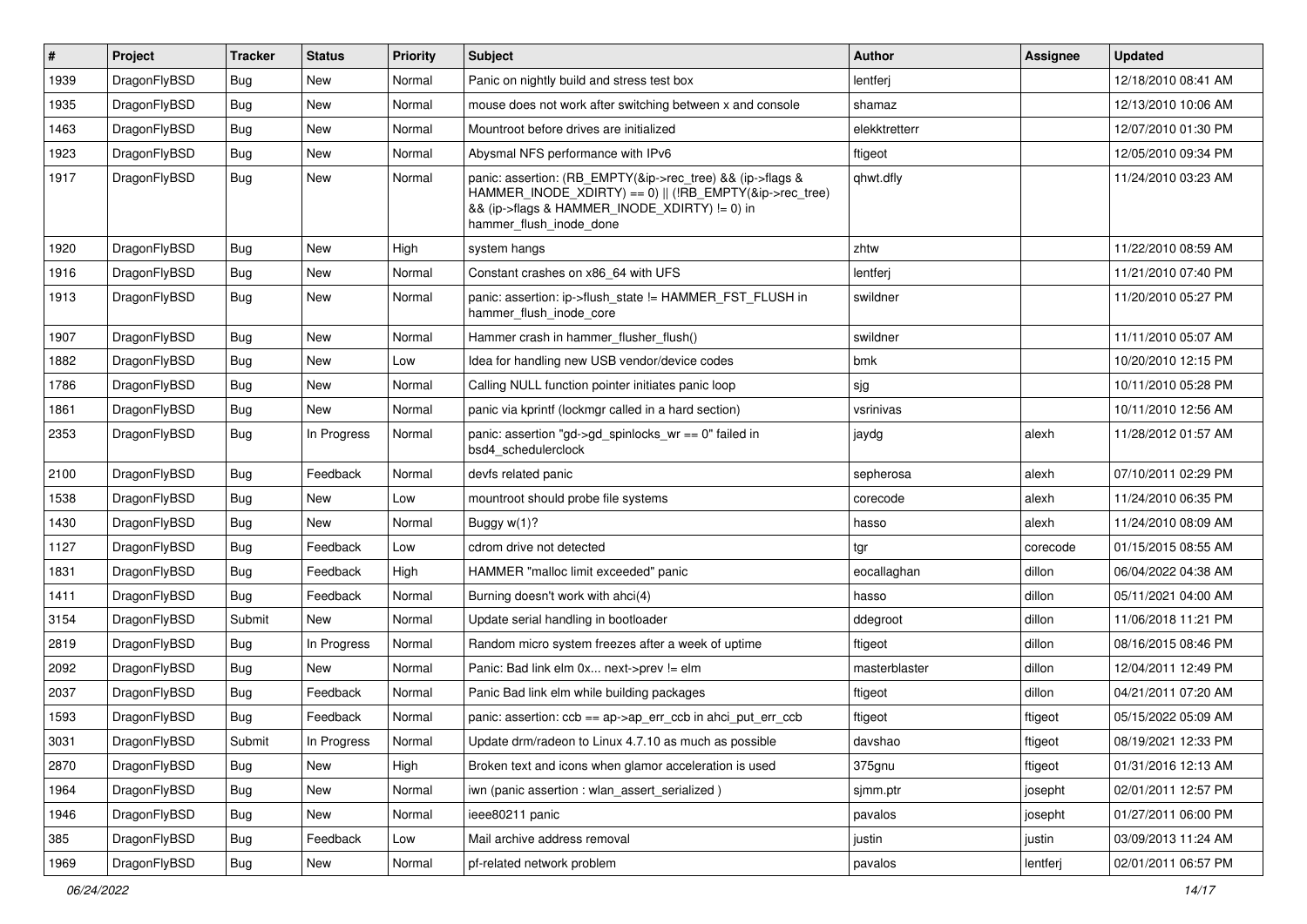| #    | Project      | <b>Tracker</b> | <b>Status</b> | <b>Priority</b> | Subject                                                                                                                                                  | <b>Author</b>    | Assignee  | <b>Updated</b>      |
|------|--------------|----------------|---------------|-----------------|----------------------------------------------------------------------------------------------------------------------------------------------------------|------------------|-----------|---------------------|
| 679  | DragonFlyBSD | <b>Bug</b>     | New           | Low             | Netgraph backward compatibility for old *LEN constants                                                                                                   | nant             | nant      | 02/18/2014 05:45 AM |
| 2549 | DragonFlyBSD | Bug            | In Progress   | Normal          | netgraph7: Kernel page fault.                                                                                                                            | russiane39       | nant      | 05/10/2013 11:20 PM |
| 2822 | DragonFlyBSD | Bug            | New           | Normal          | USB 3.0 stick throws "reading primary partition table: error<br>accessing offset 000[] for 152" error, while the stick works on any<br>other OS I tested | revuwa           | profmakx  | 06/29/2015 05:56 AM |
| 600  | DragonFlyBSD | Bug            | <b>New</b>    | Low             | /sys/libkern/karc4random                                                                                                                                 | robin carey5     | profmakx  | 01/19/2015 03:07 AM |
| 2746 | DragonFlyBSD | <b>Bug</b>     | New           | Normal          | some fraction of xterms started from the xmonad window manager<br>get killed with SIGALRM                                                                | isenmann         | profmakx  | 12/28/2014 02:51 AM |
| 168  | DragonFlyBSD | <b>Bug</b>     | In Progress   | Normal          | Livelocked limit engaged while trying to setup IPW wireless                                                                                              | mschacht         | sepherosa | 05/11/2021 04:05 AM |
| 2825 | DragonFlyBSD | Bug            | <b>New</b>    | High            | 3x dhclient = hanging system (objcache exhausted)                                                                                                        | jaccovonb        | sepherosa | 05/11/2021 03:55 AM |
| 1769 | DragonFlyBSD | <b>Bug</b>     | New           | Normal          | panic: assertion: _tp->tt_msg->tt_cpuid == mycpuid in<br>tcp callout active                                                                              | pavalos          | sjg       | 05/15/2022 11:07 AM |
| 1302 | DragonFlyBSD | Bug            | In Progress   | Normal          | Checkpoint regression?                                                                                                                                   | sjg              | sjg       | 07/10/2013 05:22 PM |
| 1532 | DragonFlyBSD | <b>Bug</b>     | New           | Low             | jemalloc doesn't work on DragonFly                                                                                                                       | hasso            | sjg       | 08/02/2011 01:14 AM |
| 2585 | DragonFlyBSD | Bug            | New           | Normal          | Dfly 3.4.3 on ESXi 5.1, HP Smart Array P410 passthrough<br>recognised, but not functioning                                                               | yggdrasil        | swildner  | 05/09/2022 08:14 AM |
| 1714 | DragonFlyBSD | Bug            | <b>New</b>    | Low             | hwpmc                                                                                                                                                    | alexh            | swildner  | 08/18/2012 02:03 PM |
| 341  | DragonFlyBSD | <b>Bug</b>     | New           | Normal          | Vinum erroneously repors devices as busy                                                                                                                 | corecode         | swildner  | 01/21/2012 04:50 AM |
| 2265 | DragonFlyBSD | <b>Bug</b>     | <b>New</b>    | Normal          | mbsrtowcs does not properly handle invalid mbstate t in ps                                                                                               | c.turner1        | swildner  | 01/10/2012 07:56 PM |
| 2252 | DragonFlyBSD | <b>Bug</b>     | <b>New</b>    | Low             | snd hda not useable if loaded via /boot/loader.conf                                                                                                      | xbit             | swildner  | 12/14/2011 12:23 AM |
| 3318 | DragonFlyBSD | <b>Bug</b>     | In Progress   | Normal          | Segmenation fault when a process resumed with checkpt exits                                                                                              | zabolekar        | tuxillo   | 06/18/2022 08:24 AM |
| 1921 | DragonFlyBSD | <b>Bug</b>     | In Progress   | Normal          | we miss mlockall                                                                                                                                         | alexh            | tuxillo   | 06/18/2022 04:08 AM |
| 3160 | DragonFlyBSD | Submit         | In Progress   | Normal          | State the implementation difference in pkill/pgrep manual                                                                                                | sevan            | tuxillo   | 06/03/2022 05:15 PM |
| 3028 | DragonFlyBSD | Bug            | In Progress   | Normal          | installer: confusion of set/get disk encryption passphrase dialogs                                                                                       | liweitianux      | tuxillo   | 06/03/2022 05:13 PM |
| 1876 | DragonFlyBSD | <b>Bug</b>     | New           | Normal          | devfs in jail + logging out from console(ttyv1+) -> panic                                                                                                | qhwt.dfly        | tuxillo   | 05/31/2022 03:24 PM |
| 3314 | DragonFlyBSD | Bug            | <b>New</b>    | Normal          | Bring virtio console(4) from FreeBSD                                                                                                                     | tuxillo          | tuxillo   | 05/29/2022 08:24 AM |
| 3305 | DragonFlyBSD | Bug            | In Progress   | Normal          | CBSD: Add NVMM support in DragonFly BSD                                                                                                                  | tuxillo          | tuxillo   | 05/29/2022 08:18 AM |
| 1700 | DragonFlyBSD | Submit         | In Progress   | Normal          | skip boot2 menu on <enter></enter>                                                                                                                       | Johannes.Hofmann | tuxillo   | 05/15/2022 08:35 AM |
| 1397 | DragonFlyBSD | <b>Bug</b>     | Feedback      | Normal          | jobs -I output inconsistency when called from script                                                                                                     | Anonymous        | tuxillo   | 05/15/2022 05:07 AM |
| 1819 | DragonFlyBSD | <b>Bug</b>     | In Progress   | LOW             | truss - Major revamping task list                                                                                                                        | tuxillo          | tuxillo   | 11/27/2021 08:45 AM |
| 3295 | DragonFlyBSD | <b>Bug</b>     | In Progress   | Normal          | Adapt devel/libvirt for nvmm                                                                                                                             | tuxillo          | tuxillo   | 11/03/2021 04:56 PM |
| 3145 | DragonFlyBSD | Submit         | In Progress   | Normal          | Update libelf to FreeBSD 12 current and build as base library usable<br>by ports                                                                         | davshao          | tuxillo   | 08/20/2021 03:58 PM |
| 2721 | DragonFlyBSD | Submit         | Feedback      | Low             | Some few zalloc calls to objcache ones replacements                                                                                                      | dclink           | tuxillo   | 05/11/2021 04:08 AM |
| 2717 | DragonFlyBSD | Submit         | Feedback      | Normal          | Out of range numeric handling                                                                                                                            | dclink           | tuxillo   | 05/11/2021 04:08 AM |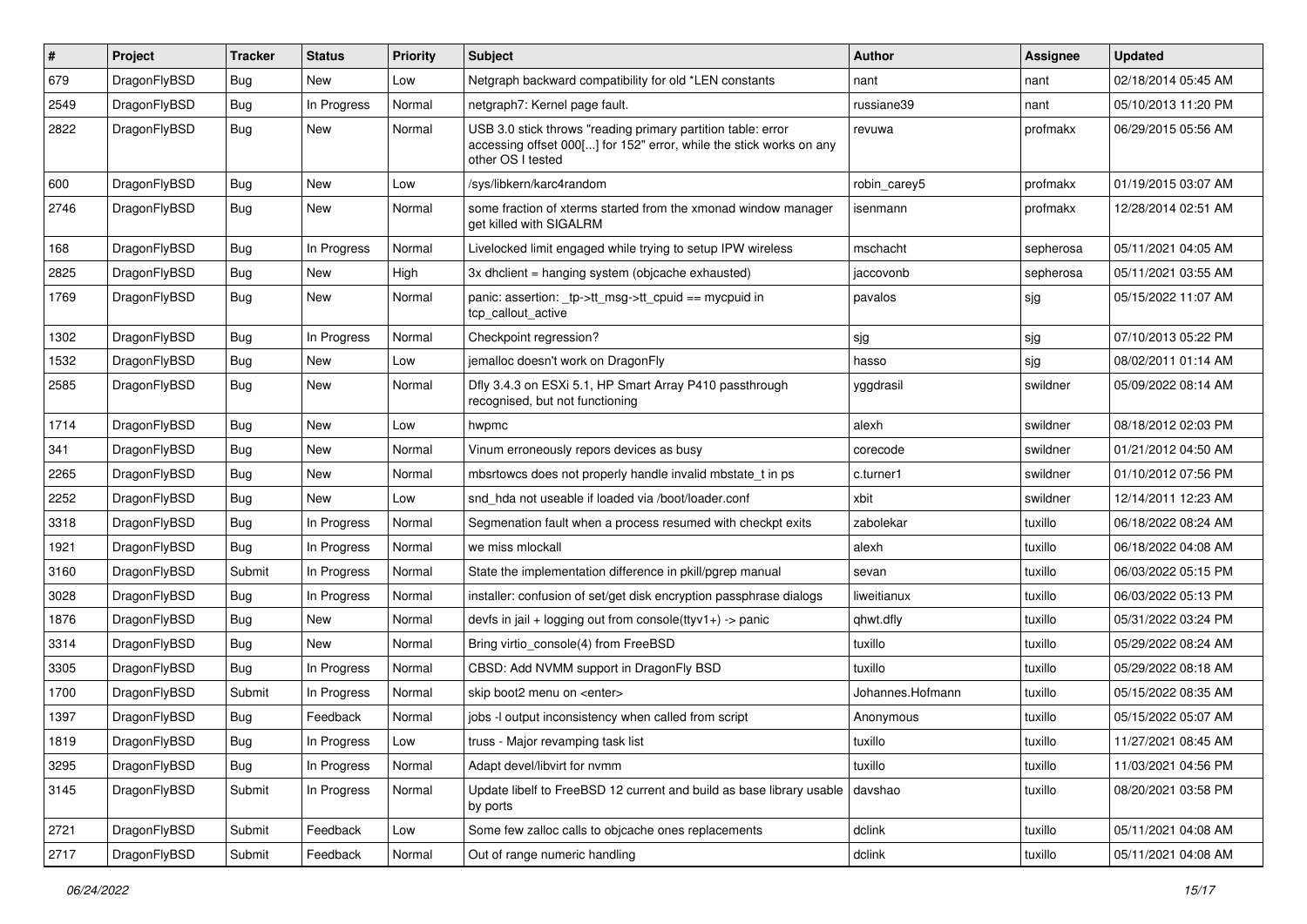| #    | Project      | Tracker    | <b>Status</b> | <b>Priority</b> | Subject                                                                                      | <b>Author</b>  | <b>Assignee</b> | <b>Updated</b>      |
|------|--------------|------------|---------------|-----------------|----------------------------------------------------------------------------------------------|----------------|-----------------|---------------------|
| 1428 | DragonFlyBSD | <b>Bug</b> | Feedback      | Low             | POSIX.1e implementation is too old                                                           | hasso          | tuxillo         | 05/11/2021 04:00 AM |
| 1293 | DragonFlyBSD | <b>Bug</b> | New           | Normal          | 2.2.1-REL Installer Request                                                                  | mk             | tuxillo         | 05/11/2021 04:00 AM |
| 998  | DragonFlyBSD | Bug        | In Progress   | Normal          | Unconfiguring a vn while it is mounted                                                       | rumcic         | tuxillo         | 05/11/2021 04:00 AM |
| 1587 | DragonFlyBSD | Bug        | Feedback      | Normal          | can't gdb across fork                                                                        | corecode       | tuxillo         | 05/11/2021 03:54 AM |
| 1584 | DragonFlyBSD | Bug        | In Progress   | Normal          | can't use ssh from jail: debug1: read passphrase: can't open<br>/dev/tty: Device busy        | corecode       | tuxillo         | 05/11/2021 03:53 AM |
| 1583 | DragonFlyBSD | Bug        | In Progress   | Normal          | panic: assertion: cursor->trans->sync_lock_refs > 0 in<br>hammer_recover_cursor              | corecode       | tuxillo         | 05/11/2021 03:53 AM |
| 1556 | DragonFlyBSD | Bug        | New           | Normal          | many processes stuck in "hmrrcm", system unusable                                            | corecode       | tuxillo         | 05/11/2021 03:52 AM |
| 1547 | DragonFlyBSD | <b>Bug</b> | In Progress   | Normal          | disklabel64 automatic sizing                                                                 | corecode       | tuxillo         | 05/11/2021 03:52 AM |
| 1528 | DragonFlyBSD | <b>Bug</b> | In Progress   | Normal          | ktrace does not show proper return values for pipe(2)                                        | corecode       | tuxillo         | 05/11/2021 03:52 AM |
| 1475 | DragonFlyBSD | <b>Bug</b> | In Progress   | Normal          | kernel blocks with low memory and syscons setting a high res mode<br>/ scrollback            | corecode       | tuxillo         | 05/11/2021 03:52 AM |
| 1474 | DragonFlyBSD | <b>Bug</b> | New           | Normal          | ithread 1 unexpectedly rescheduled                                                           | corecode       | tuxillo         | 05/11/2021 03:52 AM |
| 1469 | DragonFlyBSD | <b>Bug</b> | In Progress   | Normal          | Hammer history security concern                                                              | corecode       | tuxillo         | 05/11/2021 03:52 AM |
| 1442 | DragonFlyBSD | <b>Bug</b> | New           | Normal          | blocking SIGSEGV and triggering a segment violation produces an<br>all CPU consuming process | corecode       | tuxillo         | 05/11/2021 03:52 AM |
| 1440 | DragonFlyBSD | Bug        | New           | Normal          | ptrace/gdb doesn't work after process blocks SIGTRAP                                         | corecode       | tuxillo         | 05/11/2021 03:52 AM |
| 1287 | DragonFlyBSD | Bug        | Feedback      | Normal          | altq configuration doesn't work                                                              | corecode       | tuxillo         | 05/11/2021 03:51 AM |
| 1198 | DragonFlyBSD | Bug        | New           | High            | DDB loops panic in db read bytes                                                             | corecode       | tuxillo         | 05/11/2021 03:51 AM |
| 1030 | DragonFlyBSD | <b>Bug</b> | In Progress   | Normal          | msdosfs umount panic                                                                         | corecode       | tuxillo         | 05/11/2021 03:51 AM |
| 911  | DragonFlyBSD | Bug        | Feedback      | Normal          | kidload/kernel linker can exceed malloc reserve and panic system                             | corecode       | tuxillo         | 05/11/2021 03:51 AM |
| 901  | DragonFlyBSD | <b>Bug</b> | Feedback      | Normal          | route show needs to get data from all cpus                                                   | corecode       | tuxillo         | 05/11/2021 03:50 AM |
| 847  | DragonFlyBSD | <b>Bug</b> | Feedback      | Normal          | processes getting stuck on mount point                                                       | corecode       | tuxillo         | 05/11/2021 03:50 AM |
| 781  | DragonFlyBSD | <b>Bug</b> | In Progress   | Normal          | fdisk uses wrong geometry on usb flash drives                                                | corecode       | tuxillo         | 05/11/2021 03:50 AM |
| 742  | DragonFlyBSD | <b>Bug</b> | In Progress   | Normal          | umount problems with multiple mounts                                                         | corecode       | tuxillo         | 05/11/2021 03:46 AM |
| 731  | DragonFlyBSD | <b>Bug</b> | New           | Normal          | system freeze on "slice too large"                                                           | corecode       | tuxillo         | 05/11/2021 03:45 AM |
| 2438 | DragonFlyBSD | Submit     | Feedback      | Normal          | TRIM fixes                                                                                   | Anonymous      | tuxillo         | 05/11/2021 03:45 AM |
| 2358 | DragonFlyBSD | Bug        | In Progress   | Normal          | DFBSD v3.0.2.32.g928ca - panic: hammer: insufficient undo FIFO<br>space!                     | tuxillo        | tuxillo         | 05/10/2021 02:50 AM |
| 3205 | DragonFlyBSD | Bug        | Feedback      | High            | Go compiler net test failing                                                                 | t_dfbsd        | tuxillo         | 05/10/2021 02:45 AM |
| 1390 | DragonFlyBSD | <b>Bug</b> | In Progress   | Normal          | Use id_t type for {get,set}priority()                                                        | Anonymous      | tuxillo         | 07/05/2019 02:18 AM |
| 2416 | DragonFlyBSD | <b>Bug</b> | New           | Normal          | ".' entry can be removed on mounted nfs filesystem                                           | ftigeot        | tuxillo         | 06/03/2014 04:40 AM |
| 1579 | DragonFlyBSD | <b>Bug</b> | Feedback      | Normal          | dfly 2.4.1 does not like HP DL360G4p and Smart Array 6400 with<br>MSA20                      | tomaz.borstnar | tuxillo         | 06/02/2014 02:44 PM |